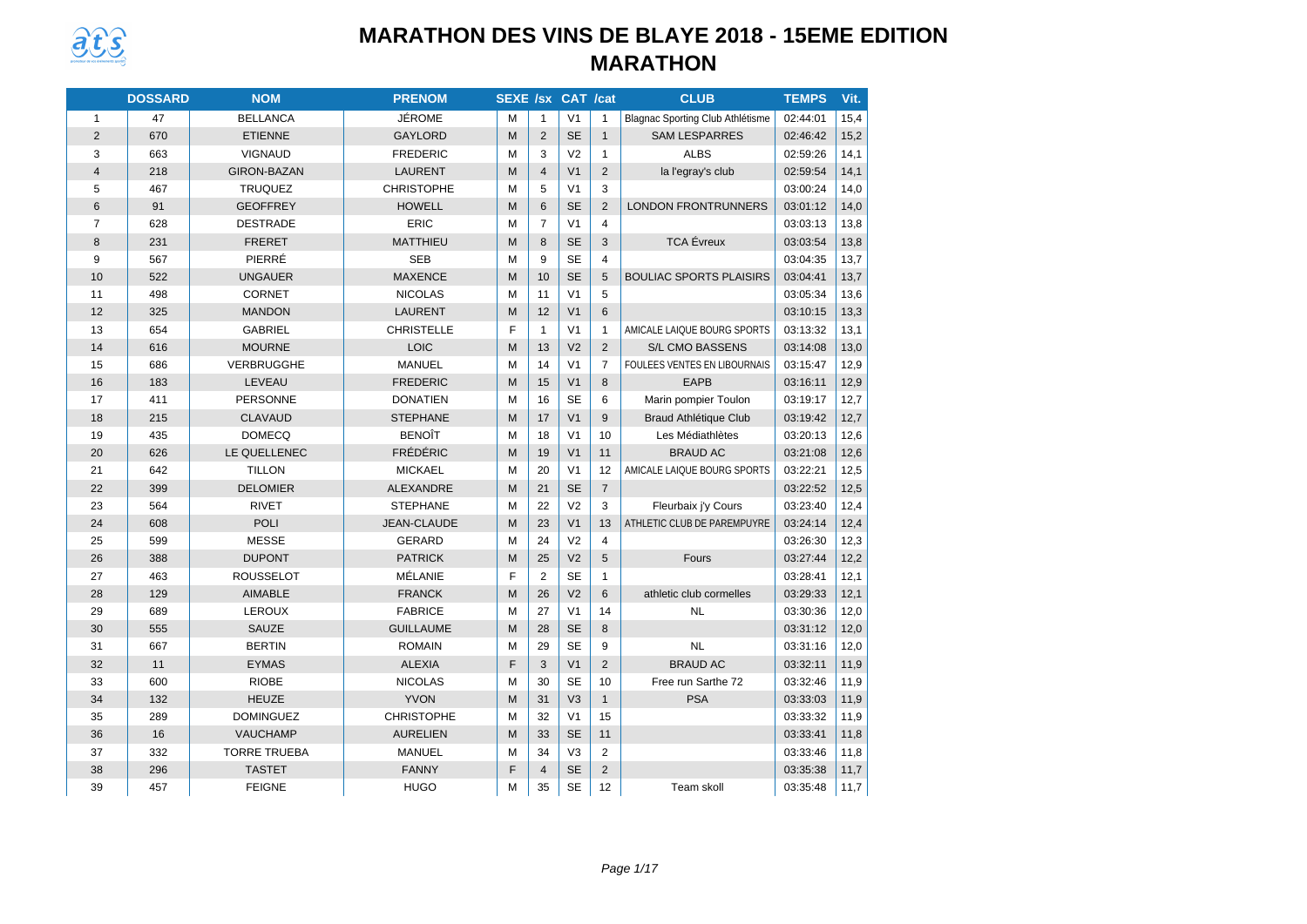

|    | <b>DOSSARD</b> | <b>NOM</b>        | <b>PRENOM</b>      | <b>SEXE</b> | /sx            | <b>CAT</b>     | /cat           | <b>CLUB</b>                           | <b>TEMPS</b> | Vit. |
|----|----------------|-------------------|--------------------|-------------|----------------|----------------|----------------|---------------------------------------|--------------|------|
| 40 | 605            | <b>BEUZERON</b>   | JÉRÉMY             | M           | 36             | <b>SE</b>      | 13             | <b>TEAM J&amp;M</b>                   | 03:36:07     | 11,7 |
| 41 | 300            | <b>JOLLIT</b>     | <b>THIERRY</b>     | M           | 37             | V <sub>1</sub> | 16             | <b>BRAUD AC</b>                       | 03:36:28     | 11,7 |
| 42 | 353            | <b>COMPAIN</b>    | <b>PATRICK</b>     | M           | 38             | V <sub>2</sub> | $\overline{7}$ |                                       | 03:36:37     | 11,7 |
| 43 | 503            | <b>LABADIE</b>    | <b>JEROME</b>      | M           | 39             | V <sub>2</sub> | 8              | ALBS (AMICALE LAIQUE BOURG SPORTS)    | 03:36:40     | 11,7 |
| 44 | 377            | <b>MOUCLIER</b>   | <b>BENJAMIN</b>    | M           | 40             | <b>SE</b>      | 14             |                                       | 03:37:01     | 11,7 |
| 45 | 245            | <b>COZIEN</b>     | <b>LIONEL</b>      | M           | 41             | V <sub>1</sub> | 17             | EA PAYS DE BROCEL                     | 03:37:56     | 11,6 |
| 46 | 410            | <b>PROTON</b>     | <b>EMMANUEL</b>    | M           | 42             | V <sub>1</sub> | 18             | <b>RUN&amp;BIKE PYREX</b>             | 03:38:09     | 11,6 |
| 47 | 333            | GOUS              | <b>ALEXANDRE</b>   | M           | 43             | <b>SE</b>      | 15             |                                       | 03:38:20     | 11,6 |
| 48 | 228            | <b>DUFOSSE</b>    | <b>CHRISTOPHE</b>  | M           | 44             | V <sub>1</sub> | 19             | <b>Sapeurs Pompiers EURE</b>          | 03:38:28     | 11,6 |
| 49 | 130            | GRÉCO             | <b>JEAN-MICHEL</b> | M           | 45             | V <sub>2</sub> | 9              | <b>PSA</b>                            | 03:38:35     | 11,6 |
| 50 | 403            | <b>LASSALLE</b>   | <b>NICOLAS</b>     | M           | 46             | V <sub>1</sub> | 20             | <b>GUJAN MESTRAS</b>                  | 03:39:10     | 11,6 |
| 51 | 170            | <b>MAUSSION</b>   | <b>ESTELLE</b>     | F           | 5              | <b>SE</b>      | 3              |                                       | 03:39:17     | 11,5 |
| 52 | 684            | <b>ARLECCHINI</b> | <b>FRANCK</b>      | M           | 47             | V <sub>2</sub> | 10             | <b>NL</b>                             | 03:40:15     | 11,5 |
| 53 | 87             | <b>BAYLE</b>      | <b>PASCAL</b>      | M           | 48             | V <sub>2</sub> | 11             |                                       | 03:42:31     | 11,4 |
| 54 | 666            | <b>LEBEAUCHER</b> | <b>KEVIN</b>       | M           | 49             | <b>SE</b>      | 16             | <b>NL</b>                             | 03:42:53     | 11,4 |
| 55 | 508            | <b>PICHONAT</b>   | <b>YVES</b>        | M           | 50             | V <sub>2</sub> | 12             |                                       | 03:42:55     | 11,4 |
| 56 | 269            | <b>DESROZIERS</b> | <b>NOELLE</b>      | F           | 6              | V <sub>1</sub> | 3              | <b>JOGGING CHATEAUNEUF</b>            | 03:43:48     | 11,3 |
| 57 | 24             | LABRIEUX          | <b>DAMIEN</b>      | M           | 51             | <b>SE</b>      | 17             |                                       | 03:45:10     | 11,2 |
| 58 | 432            | <b>NOUTS</b>      | <b>FRANCK</b>      | M           | 52             | V <sub>2</sub> | 13             | <b>ALBS</b>                           | 03:45:29     | 11,2 |
| 59 | 450            | <b>PESCINA</b>    | <b>NICOLAS</b>     | M           | 53             | <b>SE</b>      | 18             |                                       | 03:47:40     | 11,1 |
| 60 | 264            | <b>CURIEN</b>     | GÉRARD             | M           | 54             | V <sub>3</sub> | 3              | <b>BRUGES RESPIRE</b>                 | 03:47:56     | 11,1 |
| 61 | 516            | <b>SAPIN</b>      | <b>VINCENT</b>     | M           | 55             | V <sub>1</sub> | 21             |                                       | 03:48:02     | 11,1 |
| 62 | 533            | <b>SURCOUF</b>    | <b>CHRISTOPHE</b>  | M           | 56             | V <sub>1</sub> | 22             | <b>JARNAC ATHLÉTISME</b>              | 03:48:05     | 11,1 |
| 63 | 641            | <b>GOICURIA</b>   | <b>THOMAS</b>      | M           | 57             | <b>SE</b>      | 19             |                                       | 03:48:41     | 11,1 |
| 64 | 468            | <b>CHASTENET</b>  | <b>STEPHANE</b>    | M           | 58             | V <sub>1</sub> | 23             |                                       | 03:49:24     | 11,0 |
| 65 | 612            | <b>MILLET</b>     | <b>JEAN-PIERRE</b> | M           | 59             | V <sub>2</sub> | 14             | S/L CA LUCONNAIS                      | 03:49:41     | 11,0 |
| 66 | 419            | <b>NADEAU</b>     | <b>FABRICE</b>     | M           | 60             | V <sub>2</sub> | 15             |                                       | 03:50:14     | 11,0 |
| 67 | 36             | <b>KEYSER</b>     | <b>WOLFGANG</b>    | M           | 61             | V <sub>2</sub> | 16             | <b>FTG Frankfurt</b>                  | 03:50:44     | 11,0 |
| 68 | 381            | <b>FARGUES</b>    | <b>DAVID</b>       | M           | 62             | V <sub>1</sub> | 24             |                                       | 03:51:23     | 10,9 |
| 69 | 509            | <b>BERNIGAUD</b>  | SÉBASTIEN          | M           | 63             | <b>SE</b>      | 20             | Les coudous de la savr                | 03:51:54     | 10,9 |
| 70 | 513            | <b>BOUENOU</b>    | <b>PASCAL</b>      | M           | 64             | V <sub>3</sub> | $\overline{4}$ | <b>COURIR À CUSSET</b>                | 03:52:00     | 10,9 |
| 71 | 506            | CANTERO           | <b>SEBASTIEN</b>   | M           | 65             | V <sub>1</sub> | 25             | Raid n'Trail / Trail Session Magazine | 03:52:07     | 10,9 |
| 72 | 482            | <b>POUGET</b>     | <b>NICOLAS</b>     | M           | 66             | V <sub>1</sub> | 26             |                                       | 03:52:08     | 10,9 |
| 73 | 225            | <b>BAUCHÉ</b>     | ALEXANDRE          | M           | 67             | V <sub>1</sub> | 27             | EA PAYS DE BROCELIANDE                | 03:52:12     | 10,9 |
| 74 | 462            | <b>DAGORN</b>     | <b>BENJAMIN</b>    | M           | 68             | <b>SE</b>      | 21             |                                       | 03:52:24     | 10,9 |
| 75 | 233            | <b>THOMAS</b>     | <b>ERIC</b>        | M           | 69             | V <sub>2</sub> | 17             |                                       | 03:52:39     | 10,9 |
| 76 | 356            | <b>REGARDIN</b>   | <b>GEORGES</b>     | M           | 70             | V <sub>3</sub> | 5              | CE PORNICHET COTE D'AMOUR             | 03:52:58     | 10,9 |
| 77 | 525            | RIGAGNEAU         | <b>CHRISTINE</b>   | F           | $\overline{7}$ | V <sub>2</sub> | $\mathbf{1}$   |                                       | 03:53:00     | 10,9 |
| 78 | 29             | <b>PINON</b>      | <b>BERNARD</b>     | M           | 71             | V <sub>3</sub> | 6              | usmt                                  | 03:53:33     | 10,8 |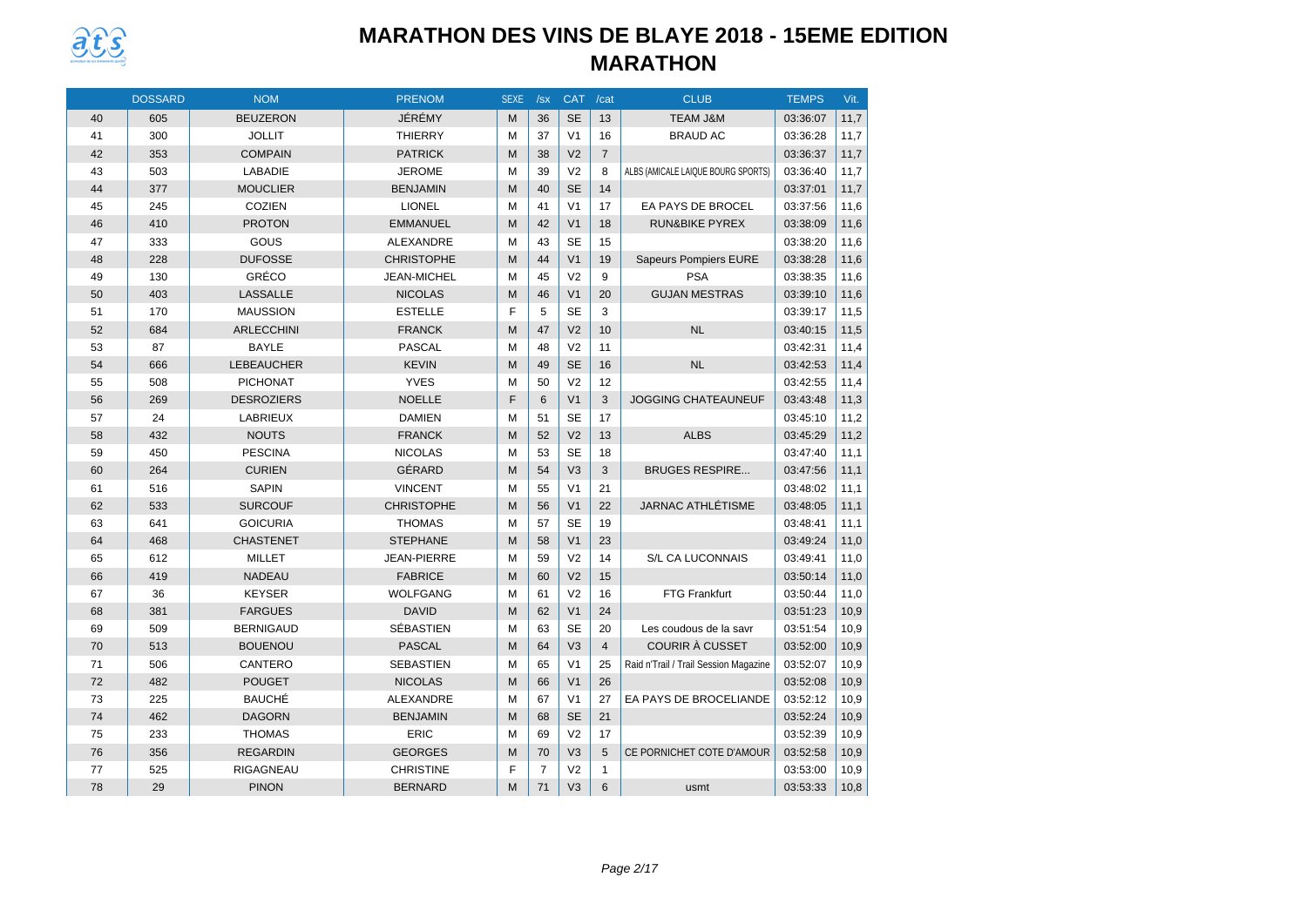

|     | <b>DOSSARD</b> | <b>NOM</b>        | <b>PRENOM</b>      | <b>SEXE</b> | /sx | <b>CAT</b>     | /cat           | <b>CLUB</b>                    | <b>TEMPS</b> | Vit. |
|-----|----------------|-------------------|--------------------|-------------|-----|----------------|----------------|--------------------------------|--------------|------|
| 79  | 504            | VAN REMOORTERE    | <b>BAPTISTE</b>    | M           | 72  | <b>SE</b>      | 22             |                                | 03:53:33     | 10,8 |
| 80  | 78             | <b>JULIEN</b>     | <b>RAPHAEL</b>     | M           | 73  | V <sub>2</sub> | 18             | Lons athle 39                  | 03:53:56     | 10,8 |
| 81  | 227            | <b>VINCENT</b>    | <b>PASCAL</b>      | M           | 74  | V <sub>2</sub> | 19             |                                | 03:54:20     | 10,8 |
| 82  | 532            | <b>BEIL</b>       | <b>PATRICIA</b>    | F           | 8   | V <sub>3</sub> | $\mathbf{1}$   |                                | 03:54:21     | 10,8 |
| 83  | 222            | <b>JOSSERAND</b>  | HÉLÈNE             | F           | 9   | V <sub>1</sub> | 4              |                                | 03:54:22     | 10,8 |
| 84  | 573            | <b>SALIBA</b>     | <b>CAROLE</b>      | F           | 10  | V <sub>2</sub> | 2              |                                | 03:54:23     | 10,8 |
| 85  | 223            | <b>GARCIA</b>     | <b>RENE-PIERRE</b> | M           | 75  | V <sub>2</sub> | 20             |                                | 03:54:23     | 10,8 |
| 86  | 270            | <b>FABREGUE</b>   | <b>FLORENCE</b>    | F           | 11  | V <sub>2</sub> | 3              |                                | 03:54:24     | 10,8 |
| 87  | 184            | GACH              | <b>OLIVIER</b>     | M           | 76  | V <sub>2</sub> | 21             | peronne athletisme club        | 03:55:11     | 10,8 |
| 88  | 86             | <b>PFAAB</b>      | <b>FLORENCE</b>    | F           | 12  | <b>SE</b>      | $\overline{4}$ |                                | 03:55:20     | 10,8 |
| 89  | 481            | <b>ARQUEY</b>     | <b>CHRISTOPHE</b>  | M           | 77  | V <sub>1</sub> | 28             | IceGrim Team                   | 03:55:25     | 10,8 |
| 90  | 629            | <b>RICHE</b>      | <b>JEAN PASCAL</b> | M           | 78  | V <sub>1</sub> | 29             | <b>BAC</b>                     | 03:55:36     | 10,7 |
| 91  | 367            | <b>VORAIN</b>     | <b>GERALD</b>      | M           | 79  | V <sub>1</sub> | 30             |                                | 03:55:39     | 10,7 |
| 92  | 373            | <b>HEUGAS</b>     | <b>OLIVIER</b>     | M           | 80  | <b>SE</b>      | 23             |                                | 03:55:44     | 10,7 |
| 93  | 171            | <b>GOSSART</b>    | <b>FABRICE</b>     | M           | 81  | V <sub>2</sub> | 22             |                                | 03:55:45     | 10,7 |
| 94  | 632            | <b>GRENIER</b>    | <b>THIBAULT</b>    | M           | 82  | <b>SE</b>      | 24             |                                | 03:56:06     | 10,7 |
| 95  | 610            | <b>BERNALEAU</b>  | <b>FABRICE</b>     | M           | 83  | V <sub>2</sub> | 23             | <b>BRAUD A-C</b>               | 03:57:28     | 10,7 |
| 96  | 145            | <b>NOBLET</b>     | <b>ROMAIN</b>      | M           | 84  | <b>SE</b>      | 25             |                                | 03:57:30     | 10,7 |
| 97  | 342            | <b>CHÉZEAUX</b>   | <b>VALENTIN</b>    | M           | 85  | <b>SE</b>      | 26             |                                | 03:57:31     | 10,7 |
| 98  | 535            | <b>BACHETER</b>   | ALEXANDRE          | M           | 86  | <b>SE</b>      | 27             |                                | 03:58:12     | 10,6 |
| 99  | 560            | <b>DASSANCE</b>   | <b>GILBERT</b>     | M           | 87  | V <sub>3</sub> | $\overline{7}$ |                                | 03:58:27     | 10,6 |
| 100 | 326            | <b>DELPRAT</b>    | <b>STÉPHANE</b>    | M           | 88  | V <sub>1</sub> | 31             |                                | 03:58:39     | 10,6 |
| 101 | 601            | LASSAUVAGEUX      | <b>MARIE</b>       | F           | 13  | V <sub>3</sub> | $\overline{2}$ | US ET CULTURELLE SAUCATAISE    | 03:58:51     | 10,6 |
| 102 | 464            | <b>RUIZ</b>       | <b>JUAN MARI</b>   | M           | 89  | V <sub>1</sub> | 32             |                                | 03:59:39     | 10,6 |
| 103 | 314            | <b>BILLAUDEAU</b> | <b>ARNAUD</b>      | M           | 90  | V <sub>1</sub> | 33             |                                | 03:59:48     | 10,6 |
| 104 | 449            | <b>BAGES</b>      | <b>FRÉDÉRIC</b>    | M           | 91  | V <sub>1</sub> | 34             | Side By Side Running           | 04:00:36     | 10,5 |
| 105 | 507            | LERAY             | PIERRE-YVES        | M           | 92  | V <sub>2</sub> | 24             |                                | 04:00:42     | 10,5 |
| 106 | 604            | <b>CARABAS</b>    | <b>FLORIAN</b>     | M           | 93  | <b>SE</b>      | 28             | "un sourie, un espoir"         | 04:01:12     | 10,5 |
| 107 | 81             | <b>GROSS</b>      | PHILIPPE           | M           | 94  | V <sub>1</sub> | 35             | CAP MELGUEIL                   | 04:01:25     | 10,5 |
| 108 | 677            | <b>GOULARD</b>    | <b>SABRINA</b>     | F           | 14  | <b>SE</b>      | 5              | <b>TRIATH CLUB ROYANNAIS</b>   | 04:02:01     | 10,5 |
| 109 | 593            | <b>FAUX</b>       | ESTÉBAN            | M           | 95  | <b>SE</b>      | 29             |                                | 04:02:36     | 10,4 |
| 110 | 309            | LEVASSEUR         | <b>AURELIEN</b>    | M           | 96  | V <sub>1</sub> | 36             |                                | 04:03:11     | 10,4 |
| 111 | 635            | <b>DUREDON</b>    | <b>CLAUDE</b>      | M           | 97  | V <sub>2</sub> | 25             | <b>CA Foecy</b>                | 04:03:20     | 10,4 |
| 112 | 617            | <b>BOIRON</b>     | <b>SOPHIE</b>      | F           | 15  | V <sub>2</sub> | $\overline{4}$ | KÉKÉS DU BOCAGE                | 04:03:20     | 10,4 |
| 113 | 92             | <b>BERNARD</b>    | <b>JEAN-LOUIS</b>  | м           | 98  | V <sub>1</sub> | 37             |                                | 04:03:22     | 10,4 |
| 114 | 587            | <b>GROUT</b>      | <b>JEAN-RENE</b>   | M           | 99  | V <sub>2</sub> | 26             | CHU SPORTS BORDEAUX            | 04:03:23     | 10,4 |
| 115 | 676            | <b>KING</b>       | <b>STEPHANE</b>    | м           | 100 | V <sub>2</sub> | 27             | <b>NL</b>                      | 04:03:33     | 10,4 |
| 116 | 316            | <b>LE BRAS</b>    | <b>YANN</b>        | M           | 101 | V <sub>2</sub> | 28             |                                | 04:03:37     | 10,4 |
| 117 | 359            | <b>FORESTIER</b>  | <b>JEAN-CLAUDE</b> | M           | 102 | V <sub>4</sub> | $\mathbf{1}$   | S/L ATHLETIC CLUB DE ST PALAIS | 04:03:40     | 10,4 |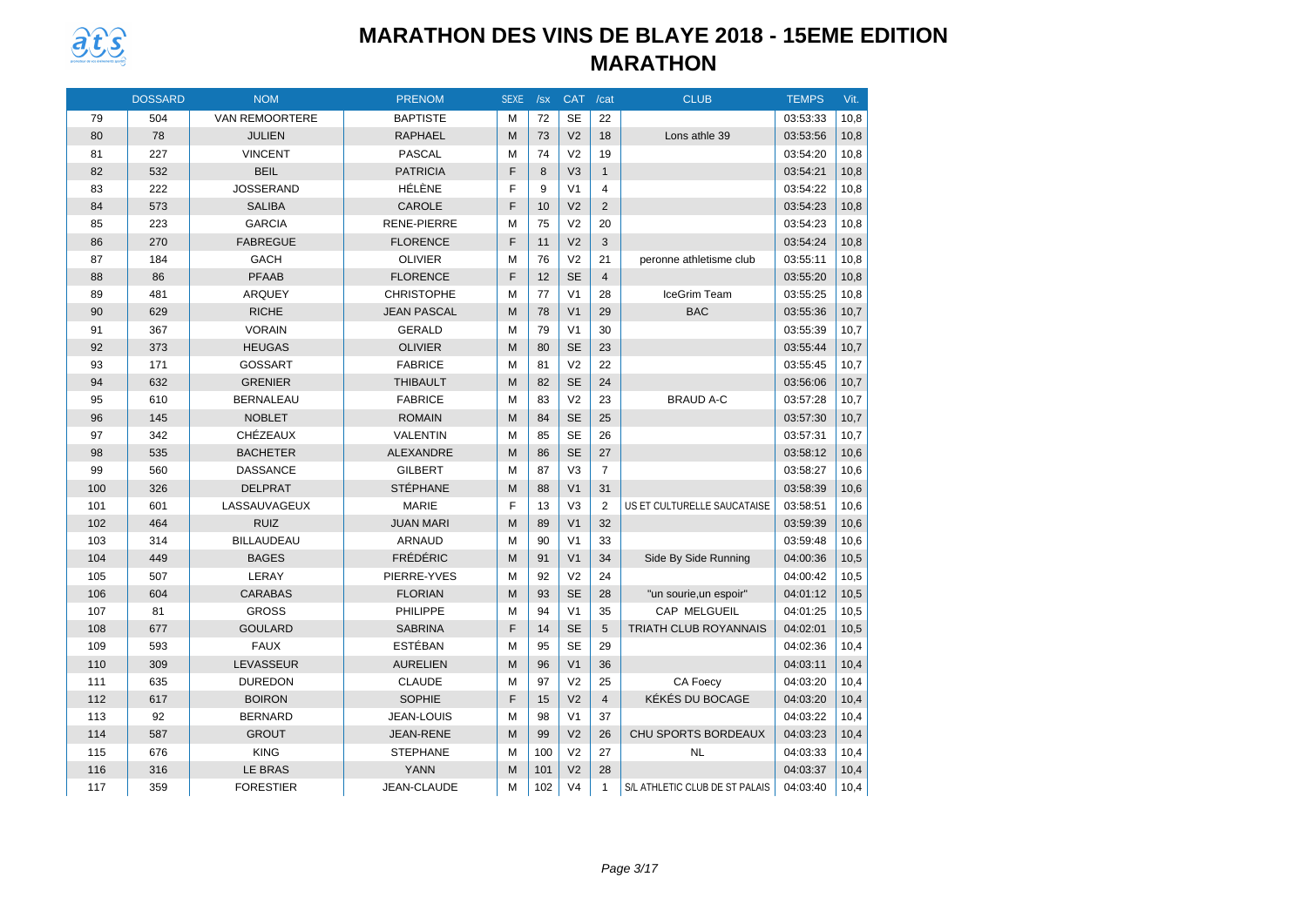

|     | <b>DOSSARD</b> | <b>NOM</b>             | <b>PRENOM</b>        | <b>SEXE</b> | /sx | <b>CAT</b>     | /cat           | <b>CLUB</b>                     | <b>TEMPS</b> | Vit. |
|-----|----------------|------------------------|----------------------|-------------|-----|----------------|----------------|---------------------------------|--------------|------|
| 118 | 234            | VANSIELEGHEM           | <b>XAVIER</b>        | M           | 103 | V <sub>2</sub> | 29             |                                 | 04:03:45     | 10,4 |
| 119 | 136            | <b>LASTELLE</b>        | <b>JOEL</b>          | M           | 104 | V <sub>2</sub> | 30             | psa                             | 04:03:48     | 10,4 |
| 120 | 624            | <b>DELMARRE</b>        | <b>PATRICK</b>       | M           | 105 | V <sub>2</sub> | 31             | US ET CULTURELLE SAUCATAISE     | 04:03:49     | 10,4 |
| 121 | 497            | <b>WULLAERT</b>        | <b>FRANCK</b>        | M           | 106 | V <sub>2</sub> | 32             |                                 | 04:03:51     | 10,4 |
| 122 | 500            | LABBE                  | <b>PATRICE</b>       | M           | 107 | V <sub>2</sub> | 33             |                                 | 04:03:52     | 10,4 |
| 123 | 185            | CORVELEYN              | <b>ELODIE</b>        | F           | 16  | V <sub>1</sub> | 5              | peronne athletisme club         | 04:04:00     | 10,4 |
| 124 | 95             | <b>POYMIRO</b>         | <b>CAROLINE</b>      | F           | 17  | V <sub>1</sub> | 6              | <b>HIRU KIROL HENDAIA</b>       | 04:04:21     | 10,4 |
| 125 | 618            | <b>MERCADIE</b>        | <b>CHRISTOPHE</b>    | M           | 108 | V <sub>2</sub> | 34             | <b>CANEJAN ATHLETISME</b>       | 04:04:24     | 10,4 |
| 126 | 429            | <b>MAZE</b>            | <b>JEAN FRANCOIS</b> | M           | 109 | V <sub>2</sub> | 35             | <b>COURIR A GUENIN</b>          | 04:04:27     | 10,4 |
| 127 | 343            | <b>ESCOUBET</b>        | <b>CYRILLE</b>       | M           | 110 | <b>SE</b>      | 30             | LA ROUE CADAUJACAISE            | 04:04:39     | 10,3 |
| 128 | 437            | <b>FARIA FERNANDES</b> | <b>ANTONIO</b>       | M           | 111 | V <sub>2</sub> | 36             | <b>XIBEROTARRAK</b>             | 04:05:24     | 10,3 |
| 129 | 351            | <b>RENARD</b>          | <b>MARIA</b>         | F           | 18  | V <sub>1</sub> | $\overline{7}$ |                                 | 04:05:34     | 10,3 |
| 130 | 448            | <b>DARTHOUT</b>        | <b>GEORGES</b>       | M           | 112 | V <sub>3</sub> | 8              | AIXE RUNNING CLUB 87            | 04:05:47     | 10,3 |
| 131 | 139            | <b>GOUAULT</b>         | JEAN-PHILIPPE        | M           | 113 | V <sub>2</sub> | 37             | S/L HAUTE SAINTONGE ATHLETISME  | 04:06:56     | 10,3 |
| 132 | 323            | <b>BILQUIN</b>         | <b>BENOIT</b>        | M           | 114 | V <sub>1</sub> | 38             |                                 | 04:07:02     | 10,2 |
| 133 | 451            | COUILLANDREAU          | <b>PASCAL</b>        | M           | 115 | V <sub>2</sub> | 38             | AMICALE LAIQUE BOURG SPORTS     | 04:07:29     | 10,2 |
| 134 | 131            | GRÉCO                  | VALÉRIE              | F           | 19  | V <sub>1</sub> | 8              | <b>PSA</b>                      | 04:07:36     | 10,2 |
| 135 | 634            | <b>RIZZI</b>           | <b>CELINE</b>        | F           | 20  | V <sub>1</sub> | 9              | Les cloche pieds                | 04:08:25     | 10,2 |
| 136 | 93             | <b>BOULET</b>          | <b>LAURENT</b>       | M           | 116 | <b>SE</b>      | 31             |                                 | 04:08:41     | 10,2 |
| 137 | 216            | <b>FRISON</b>          | <b>DAVID</b>         | м           | 117 | V <sub>1</sub> | 39             | US AIGREFEUILLE ATHLETISME®     | 04:09:08     | 10,2 |
| 138 | 637            | <b>FREDERIC</b>        | <b>ISABELLE</b>      | F           | 21  | V <sub>1</sub> | 10             | <b>AKROBITUM</b>                | 04:09:59     | 10,1 |
| 139 | 521            | <b>GUILLEROT</b>       | <b>CHRISTOPHE</b>    | M           | 118 | V <sub>1</sub> | 40             |                                 | 04:09:59     | 10,1 |
| 140 | 85             | <b>JEANNEAU</b>        | <b>DIDIER</b>        | M           | 119 | V <sub>2</sub> | 39             | <b>Team Lulu</b>                | 04:10:20     | 10,1 |
| 141 | 186            | <b>GIBEAU</b>          | SÈVERINE             | F           | 22  | <b>SE</b>      | 6              | Team Lulu                       | 04:10:20     | 10,1 |
| 142 | 369            | LE PERFF               | <b>DAMIEN</b>        | M           | 120 | V <sub>1</sub> | 41             | <b>ES Blanquefort Triathlon</b> | 04:10:30     | 10,1 |
| 143 | 177            | <b>BAJOT</b>           | <b>ERIC</b>          | M           | 121 | V <sub>2</sub> | 40             |                                 | 04:10:34     | 10,1 |
| 144 | 133            | <b>MOREAU</b>          | <b>SANDRINE</b>      | F           | 23  | V <sub>1</sub> | 11             | <b>PSA</b>                      | 04:11:06     | 10,1 |
| 145 | 563            | <b>KONGO</b>           | <b>HIPPOLYTE</b>     | M           | 122 | V <sub>1</sub> | 42             | Eva KONGO's team                | 04:11:46     | 10,1 |
| 146 | 559            | <b>NERAUD</b>          | <b>DAVID</b>         | M           | 123 | V <sub>1</sub> | 43             |                                 | 04:12:11     | 10,0 |
| 147 | 99             | <b>CHALLIER</b>        | VÉRONIQUE            | F           | 24  | V <sub>2</sub> | 5              | <b>GACCSR</b>                   | 04:12:41     | 10,0 |
| 148 | 40             | <b>LECOSTEY</b>        | <b>ANTHONY</b>       | M           | 124 | V <sub>1</sub> | 44             | <b>BRAUD AC</b>                 | 04:12:42     | 10,0 |
| 149 | 39             | <b>MAHLER</b>          | <b>MURIEL</b>        | F           | 25  | V <sub>1</sub> | 12             | la l'egray's club               | 04:13:17     | 10,0 |
| 150 | 32             | <b>MAHLER</b>          | <b>ERIC</b>          | M           | 125 | V <sub>2</sub> | 41             | la l'egray's club               | 04:13:17     | 10,0 |
| 151 | 310            | <b>THITECA</b>         | <b>JORDAN</b>        | M           | 126 | <b>SE</b>      | 32             | <b>ASSA</b>                     | 04:13:34     | 10,0 |
| 152 | 210            | <b>PAIN</b>            | <b>FREDERIC</b>      | M           | 127 | V <sub>2</sub> | 42             |                                 | 04:15:05     | 9,9  |
| 153 | 363            | <b>ELLIN</b>           | <b>CHRISTOPHE</b>    | M           | 128 | V <sub>2</sub> | 43             |                                 | 04:15:05     | 9,9  |
| 154 | 404            | PHILIC                 | <b>CHRISTOPHE</b>    | M           | 129 | <b>SE</b>      | 33             |                                 | 04:15:11     | 9,9  |
| 155 | 217            | <b>DEGUINES</b>        | <b>SEBASTIEN</b>     | M           | 130 | V <sub>1</sub> | 45             |                                 | 04:15:23     | 9,9  |
| 156 | 526            | <b>GRENIER</b>         | <b>GILLES</b>        | M           | 131 | V <sub>3</sub> | 9              |                                 | 04:16:03     | 9,9  |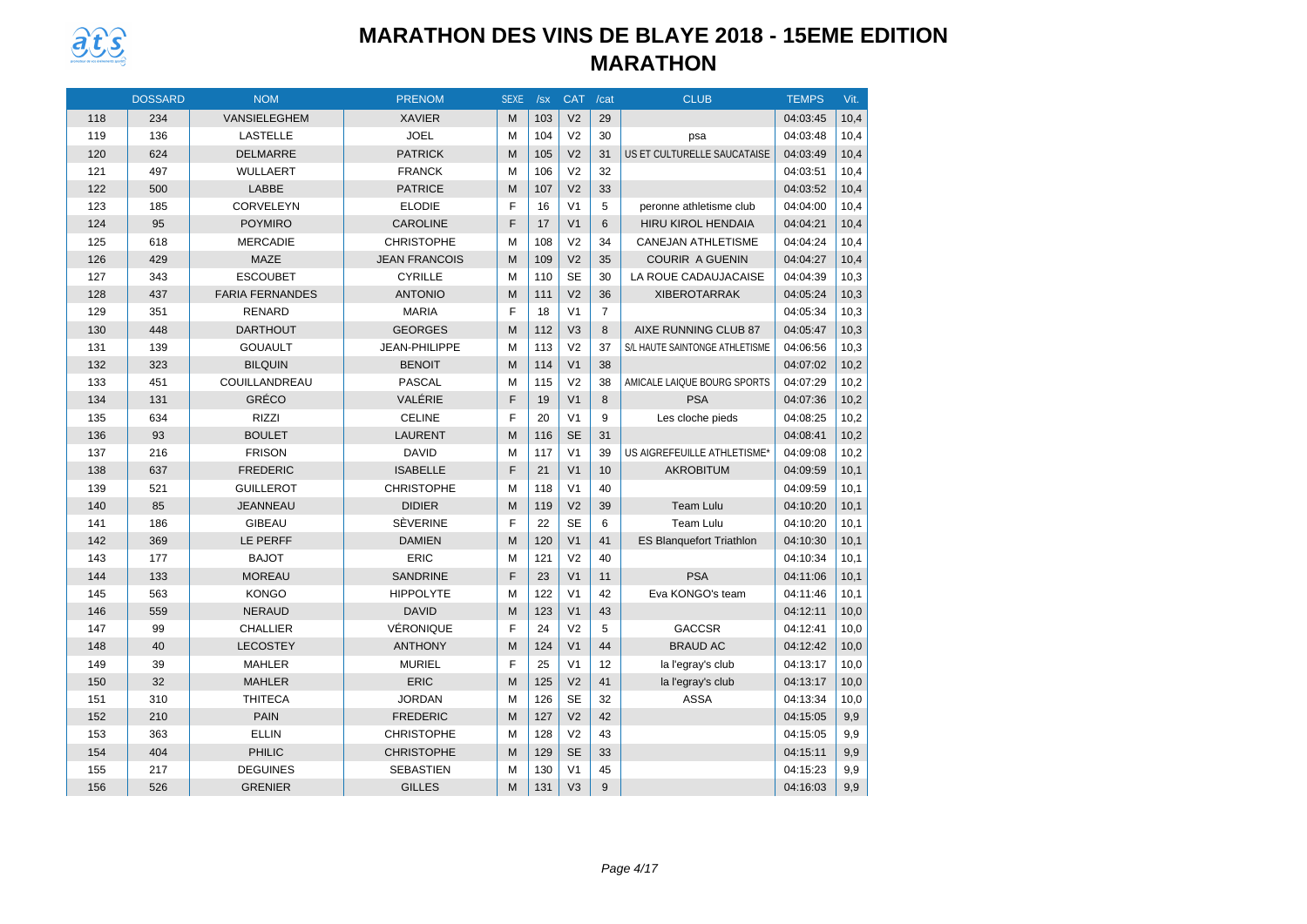

|     | <b>DOSSARD</b> | <b>NOM</b>        | <b>PRENOM</b>        | <b>SEXE</b> | /sx | <b>CAT</b>     | /cat           | <b>CLUB</b>                        | <b>TEMPS</b> | Vit. |
|-----|----------------|-------------------|----------------------|-------------|-----|----------------|----------------|------------------------------------|--------------|------|
| 157 | 308            | <b>GAUCHER</b>    | <b>PATRICE</b>       | M           | 132 | V <sub>1</sub> | 46             |                                    | 04:16:52     | 9,9  |
| 158 | 446            | LALEU             | <b>EVELYNE</b>       | F           | 26  | V <sub>1</sub> | 13             | Les Copains d'Abord                | 04:16:59     | 9,9  |
| 159 | 445            | LOISY             | <b>SÉVERINE</b>      | F           | 27  | <b>SE</b>      | $\overline{7}$ | Les Copains d'Abord                | 04:17:00     | 9,9  |
| 160 | 298            | <b>MAIMIR</b>     | <b>SERGI</b>         | M           | 133 | V <sub>1</sub> | 47             |                                    | 04:17:05     | 9,8  |
| 161 | 124            | ROLLAND-PIEGUE    | <b>JEAN-MARC</b>     | M           | 134 | V <sub>2</sub> | 44             | US AIGREFEUILLE ATHLÉTISME         | 04:17:09     | 9,8  |
| 162 | 591            | <b>AUBOUIN</b>    | <b>MARC</b>          | M           | 135 | V <sub>2</sub> | 45             |                                    | 04:17:38     | 9,8  |
| 163 | 66             | <b>MESSE</b>      | <b>MICHAEL</b>       | M           | 136 | V <sub>1</sub> | 48             |                                    | 04:17:47     | 9,8  |
| 164 | 615            | <b>PORTE</b>      | <b>OLIVIER</b>       | M           | 137 | V <sub>1</sub> | 49             | <b>ASSOCIATION LAURETTE FUGAIN</b> | 04:18:03     | 9,8  |
| 165 | 294            | <b>BLIAULT</b>    | <b>DIDIER</b>        | M           | 138 | V <sub>2</sub> | 46             | CHU BORDEAUX                       | 04:18:38     | 9,8  |
| 166 | 609            | <b>JOBARD</b>     | <b>ARNAUD</b>        | M           | 139 | <b>SE</b>      | 34             |                                    | 04:18:43     | 9,8  |
| 167 | 35             | <b>FONTAINE</b>   | <b>JEAN FREDERIC</b> | M           | 140 | V <sub>1</sub> | 50             |                                    | 04:18:45     | 9,8  |
| 168 | 657            | <b>PICHOT</b>     | <b>DAMIEN</b>        | M           | 141 | V <sub>1</sub> | 51             | LES TABAYOUS DU HAUT LEVEQUE       | 04:19:07     | 9,8  |
| 169 | 335            | <b>DELPECH</b>    | JÉRÔME               | M           | 142 | V <sub>1</sub> | 52             |                                    | 04:19:16     | 9,8  |
| 170 | 98             | <b>BENIER</b>     | <b>ANNIE</b>         | F           | 28  | V <sub>3</sub> | 3              |                                    | 04:20:00     | 9.7  |
| 171 | 220            | RIVALLAND         | <b>NICOLAS</b>       | M           | 143 | V <sub>1</sub> | 53             |                                    | 04:21:44     | 9,7  |
| 172 | 415            | <b>SOUCOURS</b>   | <b>DOMINIQUE</b>     | M           | 144 | V <sub>3</sub> | 10             |                                    | 04:21:45     | 9,7  |
| 173 | 669            | <b>VIROL</b>      | <b>ROMAIN</b>        | M           | 145 | <b>SE</b>      | 35             | NL                                 | 04:22:02     | 9,7  |
| 174 | 574            | <b>SICAUD</b>     | <b>MICHÉLE</b>       | F           | 29  | V <sub>3</sub> | $\overline{4}$ | <b>FABB</b>                        | 04:22:05     | 9,7  |
| 175 | 80             | <b>DUFFAU</b>     | LÉA                  | F           | 30  | <b>SE</b>      | 8              |                                    | 04:23:35     | 9,6  |
| 176 | 572            | ILLEDEBRANDT      | <b>BENJAMIN</b>      | M           | 146 | <b>SE</b>      | 36             |                                    | 04:24:12     | 9,6  |
| 177 | 336            | <b>ULVOIS</b>     | HERVÉ                | M           | 147 | V <sub>1</sub> | 54             | Lambé                              | 04:24:14     | 9.6  |
| 178 | 266            | <b>LECOMTE</b>    | <b>DAMIEN</b>        | M           | 148 | <b>SE</b>      | 37             |                                    | 04:24:15     | 9,6  |
| 179 | 255            | <b>DELMOITIEZ</b> | <b>STÉPHANE</b>      | M           | 149 | V <sub>1</sub> | 55             |                                    | 04:24:38     | 9,6  |
| 180 | 685            | <b>CHAGNAUD</b>   | VALERIE              | F           | 31  | V <sub>1</sub> | 14             | <b>US COLOMBES</b>                 | 04:24:47     | 9,6  |
| 181 | 638            | <b>GAIGNEROT</b>  | <b>LAURENT</b>       | M           | 150 | V <sub>1</sub> | 56             | <b>AKRO BITUME</b>                 | 04:25:14     | 9,5  |
| 182 | 639            | <b>HERAUD</b>     | <b>MAGALI</b>        | E           | 32  | V <sub>1</sub> | 15             | <b>AKRO BITUM</b>                  | 04:25:18     | 9,5  |
| 183 | 273            | PETIT             | <b>MICKAEL</b>       | M           | 151 | <b>SE</b>      | 38             |                                    | 04:25:21     | 9,5  |
| 184 | 651            | <b>GUARISCO</b>   | <b>JULIEN</b>        | M           | 152 | <b>SE</b>      | 39             |                                    | 04:25:30     | 9,5  |
| 185 | 97             | <b>PASCOT</b>     | PIERRE               | M           | 153 | <b>SE</b>      | 40             |                                    | 04:26:02     | 9,5  |
| 186 | 236            | <b>CROUZET</b>    | <b>ANTHONY</b>       | M           | 154 | <b>SE</b>      | 41             |                                    | 04:26:24     | 9,5  |
| 187 | 232            | <b>GILLI</b>      | <b>MICHÈLE</b>       | F           | 33  | V <sub>3</sub> | 5              | <b>CAP MELGUEIL</b>                | 04:27:40     | 9,5  |
| 188 | 569            | <b>LECOEUR</b>    | <b>FRED</b>          | M           | 155 | V <sub>1</sub> | 57             |                                    | 04:27:49     | 9,5  |
| 189 | 154            | <b>VERGAIN</b>    | <b>MAURICE</b>       | M           | 156 | V <sub>3</sub> | 11             |                                    | 04:27:51     | 9,5  |
| 190 | 568            | <b>GRIEUMARD</b>  | <b>XAVIER</b>        | M           | 157 | <b>SE</b>      | 42             |                                    | 04:27:52     | 9,5  |
| 191 | 128            | <b>BELAIR</b>     | <b>JEAN MARC</b>     | M           | 158 | V <sub>1</sub> | 58             | athletic club cormelles            | 04:27:58     | 9,4  |
| 192 | 387            | LE LAY            | <b>STEPHANE</b>      | M           | 159 | V <sub>1</sub> | 59             |                                    | 04:28:00     | 9,4  |
| 193 | 357            | <b>LACROIX</b>    | <b>ASTRID</b>        | F           | 34  | V <sub>1</sub> | 16             |                                    | 04:28:18     | 9,4  |
| 194 | 534            | <b>HARRIET</b>    | LOÏC                 | M           | 160 | <b>SE</b>      | 43             |                                    | 04:28:27     | 9,4  |
| 195 | 4              | <b>PAYEN</b>      | <b>JEAN-LOUIS</b>    | M           | 161 | V <sub>3</sub> | 12             |                                    | 04:28:40     | 9,4  |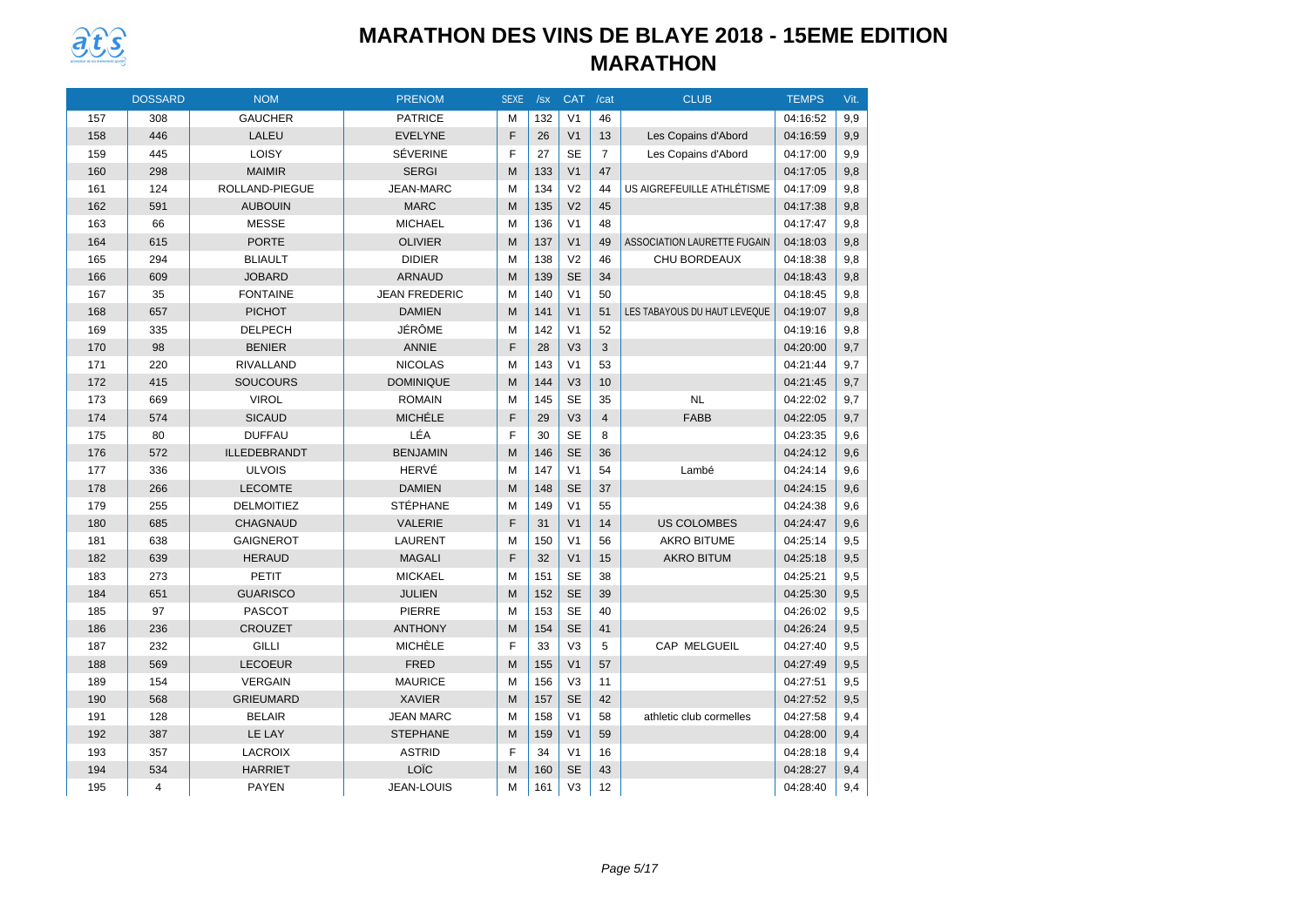

|     | <b>DOSSARD</b> | <b>NOM</b>       | <b>PRENOM</b>        | <b>SEXE</b> | /sx | <b>CAT</b>     | /cat | <b>CLUB</b>                  | <b>TEMPS</b> | Vit. |
|-----|----------------|------------------|----------------------|-------------|-----|----------------|------|------------------------------|--------------|------|
| 196 | 5              | <b>PAYEN</b>     | <b>NICOLAS</b>       | M           | 162 | <b>SE</b>      | 44   |                              | 04:28:41     | 9,4  |
| 197 | 6              | <b>PAYEN</b>     | <b>THOMAS</b>        | M           | 163 | <b>SE</b>      | 45   |                              | 04:28:41     | 9,4  |
| 198 | 180            | <b>BOURLIER</b>  | <b>ARNAUD</b>        | M           | 164 | V <sub>1</sub> | 60   | <b>STADE MONTOIS</b>         | 04:29:36     | 9,4  |
| 199 | 70             | <b>NAPIAS</b>    | <b>GUILLAUME</b>     | M           | 165 | <b>SE</b>      | 46   |                              | 04:29:48     | 9,4  |
| 200 | 371            | <b>BUISSON</b>   | <b>DAVID</b>         | M           | 166 | <b>SE</b>      | 47   | Club de Lutte Bron           | 04:29:55     | 9,4  |
| 201 | 372            | <b>BUISSON</b>   | <b>ERIC</b>          | M           | 167 | <b>SE</b>      | 48   | Club de Lutte Bron           | 04:29:57     | 9.4  |
| 202 | 159            | <b>HOFFMANN</b>  | <b>CLARA</b>         | F           | 35  | V <sub>2</sub> | 6    |                              | 04:30:46     | 9,4  |
| 203 | 331            | <b>DUIZABO</b>   | CAROLE               | F           | 36  | <b>SE</b>      | 9    |                              | 04:31:02     | 9,3  |
| 204 | 135            | <b>LEPILLEUR</b> | <b>CLAUDE</b>        | M           | 168 | V <sub>2</sub> | 47   | psa                          | 04:31:26     | 9,3  |
| 205 | 636            | PETITJEAN        | JEAN-CHRISTOPHE      | M           | 169 | V <sub>2</sub> | 48   |                              | 04:31:35     | 9,3  |
| 206 | 240            | <b>AMADEI</b>    | <b>CHRISTOPHE</b>    | M           | 170 | V <sub>2</sub> | 49   | <b>BNTT</b>                  | 04:32:05     | 9,3  |
| 207 | 474            | <b>GUILLOT</b>   | <b>PASCAL</b>        | м           | 171 | V <sub>1</sub> | 61   |                              | 04:32:06     | 9,3  |
| 208 | 306            | VILLANNEAU       | <b>ALAIN</b>         | M           | 172 | V <sub>2</sub> | 50   |                              | 04:32:26     | 9,3  |
| 209 | 76             | <b>JULIENNE</b>  | <b>KAMILIA</b>       | F           | 37  | V <sub>1</sub> | 17   | <b>BRAUD AC</b>              | 04:32:43     | 9,3  |
| 210 | 94             | <b>TAILLEFER</b> | <b>GUILLAUME</b>     | M           | 173 | <b>SE</b>      | 49   |                              | 04:32:55     | 9,3  |
| 211 | 84             | <b>BASCOUL</b>   | <b>THIERRY</b>       | M           | 174 | V <sub>1</sub> | 62   | Team tout seul               | 04:33:25     | 9,3  |
| 212 | 631            | <b>MAGRY</b>     | <b>CHRISTOPHE</b>    | M           | 175 | V <sub>1</sub> | 63   |                              | 04:33:42     | 9,2  |
| 213 | 603            | DANIEL-DAVID     | <b>GILBERT</b>       | M           | 176 | V <sub>3</sub> | 13   |                              | 04:34:55     | 9,2  |
| 214 | 454            | <b>GILLE</b>     | <b>THIERRY</b>       | M           | 177 | V <sub>2</sub> | 51   |                              | 04:35:00     | 9,2  |
| 215 | 368            | <b>LEOST</b>     | <b>CATHY</b>         | F           | 38  | V <sub>1</sub> | 18   |                              | 04:35:25     | 9,2  |
| 216 | 370            | <b>LEOST</b>     | <b>RONAN</b>         | M           | 178 | V <sub>1</sub> | 64   | KÉKÉS DU BOCAGE              | 04:35:27     | 9,2  |
| 217 | 483            | <b>GUILLOT</b>   | <b>WILLIAM</b>       | M           | 179 | V <sub>1</sub> | 65   | LES COUREURS DE FOND DEOLOIS | 04:37:26     | 9,1  |
| 218 | 442            | LE PORT          | <b>SOPHIE</b>        | F           | 39  | V <sub>1</sub> | 19   | <b>CIMA PAYS D'AURAY</b>     | 04:38:01     | 9,1  |
| 219 | 607            | CARON            | <b>AURELIE</b>       | F           | 40  | V <sub>1</sub> | 20   |                              | 04:38:10     | 9,1  |
| 220 | $\overline{7}$ | <b>PAYEN</b>     | JÉRÉMY               | M           | 180 | <b>SE</b>      | 50   |                              | 04:38:29     | 9,1  |
| 221 | 441            | <b>BOULARD</b>   | <b>BRUNO</b>         | M           | 181 | V <sub>2</sub> | 52   | warriors                     | 04:39:16     | 9,1  |
| 222 | 379            | <b>BOURON</b>    | <b>MARC</b>          | M           | 182 | <b>SE</b>      | 51   |                              | 04:39:47     | 9,0  |
| 223 | 344            | <b>RAMBAULT</b>  | <b>VIRGINIE</b>      | F           | 41  | V <sub>1</sub> | 21   |                              | 04:39:48     | 9,0  |
| 224 | 284            | <b>VANNIER</b>   | <b>CHRISTIAN</b>     | M           | 183 | V <sub>2</sub> | 53   | La L'Egray Club              | 04:39:56     | 9,0  |
| 225 | 320            | <b>VAUTIER</b>   | <b>THOMAS</b>        | M           | 184 | <b>SE</b>      | 52   | LA L'EGRAY'S CLUB            | 04:39:58     | 9,0  |
| 226 | 598            | <b>DABE</b>      | <b>JEAN-FRANÇOIS</b> | M           | 185 | V <sub>2</sub> | 54   |                              | 04:40:39     | 9,0  |
| 227 | 153            | <b>GIRAUD</b>    | <b>VANESSA</b>       | F           | 42  | V <sub>1</sub> | 22   | LES 12-14 NIORT              | 04:41:52     | 9,0  |
| 228 | 30             | <b>GERARD</b>    | <b>PATRICE</b>       | M           | 186 | V <sub>2</sub> | 55   | broceliande aventure 35      | 04:42:06     | 9,0  |
| 229 | 623            | <b>REMINIAC</b>  | <b>RODOLPHE</b>      | M           | 187 | V <sub>1</sub> | 66   |                              | 04:42:06     | 9,0  |
| 230 | 421            | <b>MALAVAUD</b>  | <b>MICHEL</b>        | M           | 188 | V <sub>3</sub> | 14   | SPIRIDON 87                  | 04:43:54     | 8,9  |
| 231 | 45             | <b>FONTAINE</b>  | <b>PIERRICK</b>      | M           | 189 | V <sub>2</sub> | 56   |                              | 04:45:33     | 8,9  |
| 232 | 168            | <b>DEBRAY</b>    | <b>JOEL</b>          | M           | 190 | V <sub>2</sub> | 57   | E. A. Pays de Brocéliande    | 04:45:49     | 8,9  |
| 233 | 649            | <b>MICHEAU</b>   | <b>FRANCK</b>        | М           | 191 | V <sub>1</sub> | 67   | US AIGREFEUILLE ATHLÉTISME   | 04:46:19     | 8,8  |
| 234 | 465            | <b>GAYAN</b>     | <b>PATRICQ</b>       | M           | 192 | V <sub>3</sub> | 15   |                              | 04:46:24     | 8,8  |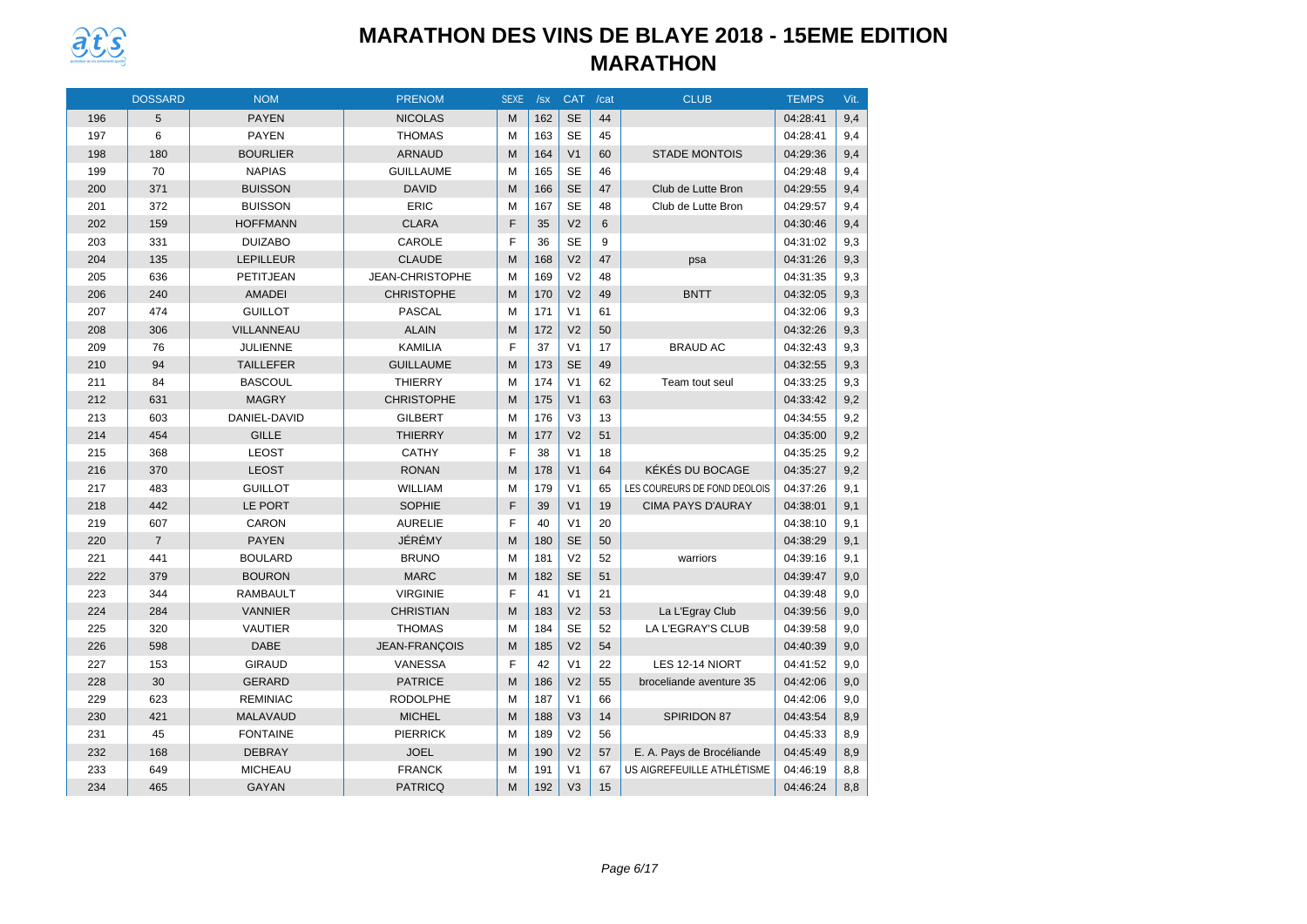

|     | <b>DOSSARD</b> | <b>NOM</b>              | <b>PRENOM</b>    | <b>SEXE</b> | /sx | CAT /cat       |                | <b>CLUB</b>                        | <b>TEMPS</b> | Vit. |
|-----|----------------|-------------------------|------------------|-------------|-----|----------------|----------------|------------------------------------|--------------|------|
| 235 | 90             | <b>FALAISE</b>          | <b>MICHEL</b>    | м           | 193 | V <sub>4</sub> | $\overline{2}$ | ATHLE DU PAYS DE REDON             | 04:46:34     | 8,8  |
| 236 | 219            | <b>BONNET GABORIEAU</b> | <b>AURÉLIE</b>   | F           | 43  | <b>SE</b>      | 10             |                                    | 04:46:35     | 8,8  |
| 237 | 619            | <b>RACAUD</b>           | <b>PHILIPPE</b>  | M           | 194 | V <sub>2</sub> | 58             |                                    | 04:46:57     | 8,8  |
| 238 | 392            | <b>LEHEMBRE</b>         | <b>PASCAL</b>    | M           | 195 | V <sub>2</sub> | 59             | <b>BLACK RUNNERS 47</b>            | 04:47:07     | 8.8  |
| 239 | 274            | <b>DEBRIEL</b>          | <b>FRÉDÉRIC</b>  | M           | 196 | V <sub>2</sub> | 60             | E.S. TRELISSAC                     | 04:47:41     | 8,8  |
| 240 | 277            | <b>LUPINACCI</b>        | <b>PATRICK</b>   | M           | 197 | V <sub>1</sub> | 68             | <b>ELAN SPORTIF TRELISSAC</b>      | 04:47:43     | 8,8  |
| 241 | 302            | <b>MOLES</b>            | <b>FLORIAN</b>   | M           | 198 | <b>SE</b>      | 53             |                                    | 04:48:02     | 8,8  |
| 242 | 366            | <b>PANNETIER</b>        | <b>DOMINIQUE</b> | F           | 44  | V <sub>3</sub> | 6              | US AIGREFEUILLE ATHLETISME*        | 04:48:27     | 8,8  |
| 243 | 633            | <b>DARRIOUMERLE</b>     | <b>SYLVAIN</b>   | м           | 199 | V <sub>1</sub> | 69             |                                    | 04:48:40     | 8,8  |
| 244 | 412            | <b>BRUN</b>             | <b>DIDIER</b>    | M           | 200 | V <sub>2</sub> | 61             |                                    | 04:48:51     | 8,8  |
| 245 | 2              | <b>CHECHIK</b>          | <b>KIM</b>       | M           | 201 | V <sub>2</sub> | 62             | ghosts                             | 04:49:06     | 8.8  |
| 246 | 311            | SINNOU-DAURIAN          | <b>MAGALI</b>    | F           | 45  | <b>SE</b>      | 11             |                                    | 04:49:08     | 8,8  |
| 247 | 178            | <b>THOMAS</b>           | <b>MARYLINE</b>  | F           | 46  | V <sub>1</sub> | 23             | S/L ESCO 44 MISSILLAC              | 04:49:33     | 8,7  |
| 248 | 595            | <b>SELLIER</b>          | <b>BRUNO</b>     | M           | 202 | V <sub>2</sub> | 63             |                                    | 04:49:34     | 8,7  |
| 249 | 674            | <b>SARACINI</b>         | <b>GIORGIO</b>   | M           | 203 | V <sub>3</sub> | 16             | CITTA NOVA MOLLA                   | 04:50:04     | 8,7  |
| 250 | 254            | <b>BERTHELOT</b>        | MARIE-FRANÇOISE  | F           | 47  | V <sub>3</sub> | $\overline{7}$ | Spiridon Amical Limousin           | 04:50:14     | 8,7  |
| 251 | 258            | MAZEAU                  | <b>SYLVIE</b>    | F           | 48  | V <sub>2</sub> | $\overline{7}$ | SPIRIDON 87                        | 04:50:15     | 8,7  |
| 252 | 69             | <b>JANNIN</b>           | <b>ALAIN</b>     | M           | 204 | V <sub>3</sub> | 17             |                                    | 04:50:29     | 8,7  |
| 253 | 3              | <b>BILLOU</b>           | <b>AURORE</b>    | F           | 49  | <b>SE</b>      | 12             | <b>NTRC</b>                        | 04:50:59     | 8.7  |
| 254 | 380            | <b>LEREBOURG</b>        | JEAN-MICHEL      | M           | 205 | V <sub>3</sub> | 18             |                                    | 04:51:38     | 8,7  |
| 255 | 327            | <b>BARIAT</b>           | <b>MICKAEL</b>   | M           | 206 | <b>SE</b>      | 54             | warriors                           | 04:51:56     | 8,7  |
| 256 | 589            | <b>VILLENAVE</b>        | <b>PASCAL</b>    | M           | 207 | V <sub>2</sub> | 64             |                                    | 04:51:58     | 8,7  |
| 257 | 156            | <b>EYMAS</b>            | <b>MICHEL</b>    | M           | 208 | V <sub>2</sub> | 65             |                                    | 04:52:07     | 8,7  |
| 258 | 385            | <b>AUGUIN</b>           | <b>YANNICK</b>   | M           | 209 | V <sub>1</sub> | 70             |                                    | 04:52:14     | 8.7  |
| 259 | 515            | <b>CHAYA</b>            | <b>SEBASTIEN</b> | M           | 210 | <b>SE</b>      | 55             |                                    | 04:53:13     | 8,6  |
| 260 | 561            | <b>MORIN</b>            | <b>PHILIPPE</b>  | M           | 211 | V <sub>3</sub> | 19             |                                    | 04:54:40     | 8,6  |
| 261 | 466            | <b>BONNIN</b>           | <b>MANUEL</b>    | M           | 212 | V <sub>3</sub> | 20             |                                    | 04:55:01     | 8,6  |
| 262 | 280            | <b>DISCAZAUX</b>        | JEAN-BERNARD     | M           | 213 | V <sub>2</sub> | 66             | <b>ASSOCIATION LAURETTE FUGAIN</b> | 04:55:52     | 8,6  |
| 263 | 283            | LASMARIGUES             | <b>ERIC</b>      | M           | 214 | V <sub>2</sub> | 67             | <b>ASSOCIATION LAURETTE FUGAIN</b> | 04:56:12     | 8,5  |
| 264 | 687            | <b>BORDES</b>           | <b>OLIVIER</b>   | M           | 215 | V <sub>2</sub> | 68             | <b>NL</b>                          | 04:56:52     | 8,5  |
| 265 | 267            | <b>PRIOLEAU</b>         | <b>PHILIPPE</b>  | M           | 216 | V <sub>3</sub> | 21             |                                    | 04:57:05     | 8,5  |
| 266 | 313            | <b>URBAIN</b>           | <b>GINETTE</b>   | F           | 50  | V <sub>3</sub> | 8              |                                    | 04:57:23     | 8,5  |
| 267 | 510            | <b>PETRI</b>            | <b>DENIS</b>     | M           | 217 | V <sub>2</sub> | 69             |                                    | 04:57:27     | 8,5  |
| 268 | 527            | <b>PABIS</b>            | <b>ALAIN</b>     | M           | 218 | V <sub>3</sub> | 22             |                                    | 04:57:38     | 8,5  |
| 269 | 349            | <b>RIECKS</b>           | <b>ERIKA</b>     | F           | 51  | V <sub>3</sub> | 9              |                                    | 04:57:56     | 8,5  |
| 270 | 68             | <b>RASSINOUX</b>        | <b>DOMINIQUE</b> | M           | 219 | V <sub>2</sub> | 70             |                                    | 04:59:16     | 8,5  |
| 271 | 67             | <b>ROCHA</b>            | JEAN-PAUL        | M           | 220 | V <sub>1</sub> | 71             |                                    | 04:59:19     | 8,5  |
| 272 | 444            | <b>BECART</b>           | <b>MARTINE</b>   | F           | 52  | V <sub>1</sub> | 24             |                                    | 04:59:59     | 8,4  |
| 273 | 665            | LE LUHERNE              | <b>MICHEL</b>    | M           | 221 | V <sub>4</sub> | 3              | <b>NATURA SENE</b>                 | 05:00:11     | 8,4  |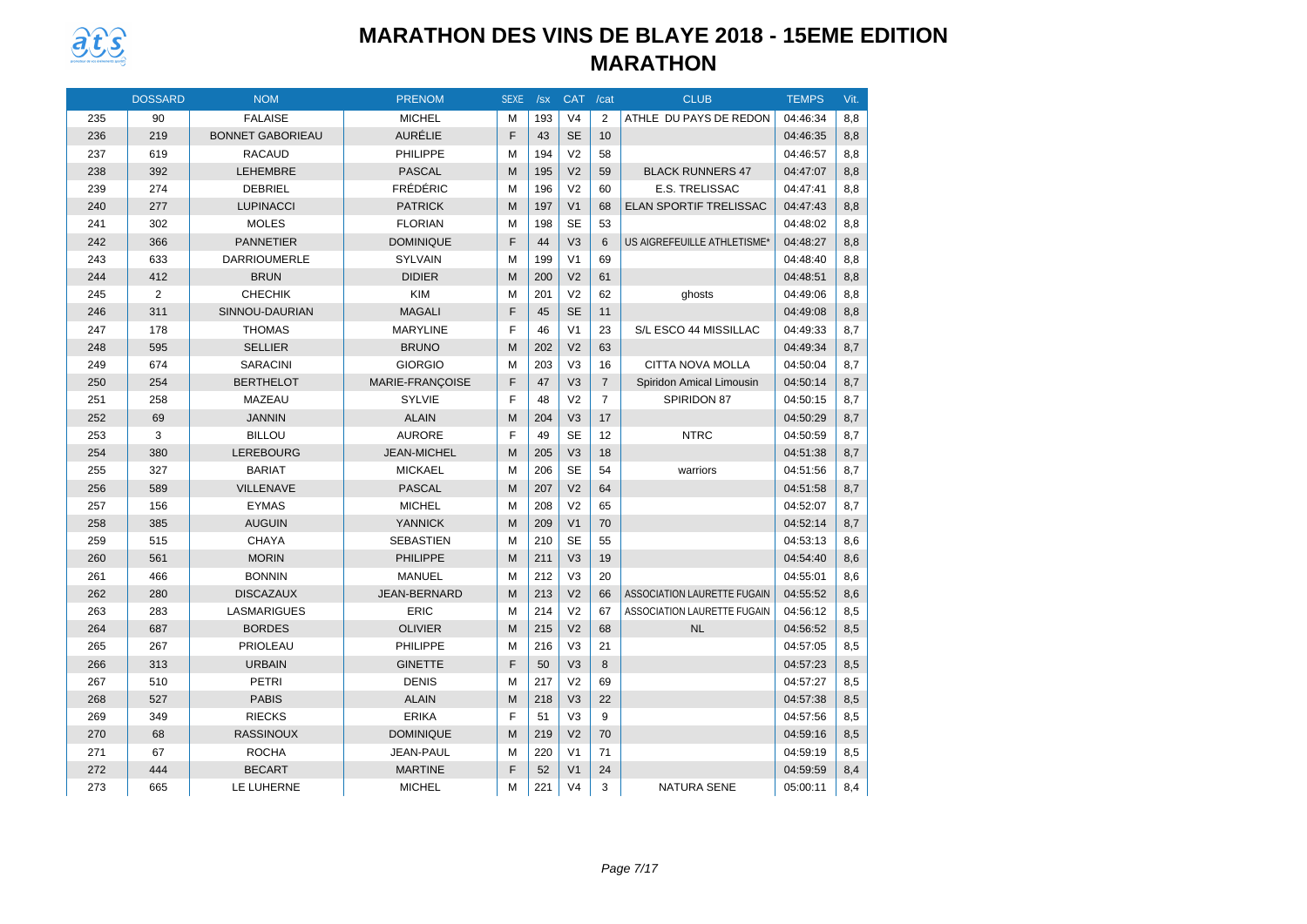

|     | <b>DOSSARD</b> | <b>NOM</b>            | <b>PRENOM</b>     | <b>SEXE</b> | /sx | <b>CAT</b>     | /cat         | <b>CLUB</b>                        | <b>TEMPS</b> | Vit. |
|-----|----------------|-----------------------|-------------------|-------------|-----|----------------|--------------|------------------------------------|--------------|------|
| 274 | 664            | <b>DERIANO</b>        | <b>LAURENCE</b>   | F           | 53  | V <sub>2</sub> | 8            | ULTRA MARIN RAID DU GOLF MORBIHAN  | 05:00:18     | 8,4  |
| 275 | 340            | <b>CAPLETTE</b>       | <b>LAURENCE</b>   | F           | 54  | V <sub>1</sub> | 25           | Run in bousbecque                  | 05:00:34     | 8,4  |
| 276 | 337            | DELBARRE              | <b>LAURENT</b>    | M           | 222 | V <sub>1</sub> | 72           | Run in Bousbecque                  | 05:00:34     | 8,4  |
| 277 | 576            | <b>RAY</b>            | <b>CLAUDE</b>     | M           | 223 | V <sub>3</sub> | 23           |                                    | 05:01:04     | 8,4  |
| 278 | 358            | <b>FORESTIER</b>      | <b>MICHELLE</b>   | F           | 55  | V <sub>4</sub> | $\mathbf{1}$ |                                    | 05:01:11     | 8,4  |
| 279 | 31             | LOPEZ                 | ALEXANDRA         | F           | 56  | V <sub>1</sub> | 26           | <b>NG 2000</b>                     | 05:01:26     | 8,4  |
| 280 | 393            | <b>GABORIEAU</b>      | <b>JEAN-LUC</b>   | M           | 224 | V <sub>3</sub> | 24           |                                    | 05:02:03     | 8,4  |
| 281 | 189            | <b>HOFER</b>          | <b>MARIE</b>      | F           | 57  | V <sub>3</sub> | 10           |                                    | 05:02:52     | 8,4  |
| 282 | 386            | <b>BORDERIE</b>       | <b>LAURENT</b>    | M           | 225 | V <sub>1</sub> | 73           | <b>CA PLASSAC</b>                  | 05:03:15     | 8,3  |
| 283 | 261            | <b>DUVAL</b>          | <b>ERIC</b>       | M           | 226 | V <sub>2</sub> | 71           |                                    | 05:04:19     | 8,3  |
| 284 | 492            | <b>GRIFFON</b>        | <b>CHANTAL</b>    | F           | 58  | V <sub>3</sub> | 11           | <b>KEKE DU BOCAGE</b>              | 05:04:23     | 8,3  |
| 285 | 490            | <b>RICHARD</b>        | <b>JACQUELINE</b> | F           | 59  | V <sub>2</sub> | 9            | <b>KEKE DU BOCAGE</b>              | 05:04:23     | 8,3  |
| 286 | 491            | <b>RICHARD</b>        | <b>DENIS</b>      | M           | 227 | V <sub>2</sub> | 72           | LES KEKES DU BOCAGE                | 05:04:27     | 8,3  |
| 287 | 48             | <b>HAMARD</b>         | SOPHIE            | F           | 60  | V <sub>2</sub> | 10           |                                    | 05:04:29     | 8,3  |
| 288 | 158            | <b>ROY</b>            | <b>ROMAIN</b>     | M           | 228 | <b>SE</b>      | 56           | La L'Egray Club                    | 05:04:33     | 8,3  |
| 289 | 430            | LE HENANFF            | <b>PASCAL</b>     | M           | 229 | V <sub>1</sub> | 74           | <b>COURIR A GUENIN</b>             | 05:04:44     | 8,3  |
| 290 | 427            | <b>PERRON</b>         | <b>LIONEL</b>     | M           | 230 | V <sub>1</sub> | 75           | <b>COURIR A GUENIN</b>             | 05:04:47     | 8,3  |
| 291 | 640            | <b>MABIRE</b>         | <b>YANNICK</b>    | M           | 231 | V <sub>1</sub> | 76           | US AIGREFEUILLE ATHLÉTISME         | 05:05:30     | 8,3  |
| 292 | 662            | <b>BRECHOIRE</b>      | <b>JEAN MARC</b>  | M           | 232 | V <sub>2</sub> | 73           | US AIGREFEUILLE ATHLETISME         | 05:05:31     | 8,3  |
| 293 | 312            | <b>GIBELLI</b>        | <b>MICHEL</b>     | M           | 233 | V <sub>2</sub> | 74           | <b>AIX ATHLE PROVENCE</b>          | 05:06:13     | 8,3  |
| 294 | 382            | <b>ROSE</b>           | <b>RÉGIS</b>      | M           | 234 | V <sub>2</sub> | 75           | <b>US TALENCE*</b>                 | 05:06:13     | 8,3  |
| 295 | 383            | LE MESTRE             | <b>GILLES</b>     | M           | 235 | V <sub>2</sub> | 76           |                                    | 05:06:13     | 8,3  |
| 296 | 151            | <b>BAHROUN</b>        | <b>MARIELLE</b>   | F           | 61  | V <sub>1</sub> | 27           | Beautiran sport nature et cyclisme | 05:06:45     | 8,3  |
| 297 | 162            | <b>POIRIER</b>        | <b>PATRICK</b>    | M           | 236 | V <sub>3</sub> | 25           |                                    | 05:06:46     | 8,3  |
| 298 | 660            | <b>BOISSON</b>        | <b>JEROME</b>     | M           | 237 | <b>SE</b>      | 57           | Cav                                | 05:06:48     | 8,3  |
| 299 | 571            | <b>TORRES</b>         | <b>COLETTE</b>    | F           | 62  | V <sub>2</sub> | 11           | <b>SUSSARGUES EVASION</b>          | 05:07:15     | 8,2  |
| 300 | 328            | <b>CROCQUEVIEILLE</b> | <b>THIERRY</b>    | M           | 238 | V <sub>2</sub> | 77           |                                    | 05:07:24     | 8,2  |
| 301 | 584            | LANDRIT               | <b>CORENTIN</b>   | M           | 239 | ES             | $\mathbf{1}$ |                                    | 05:08:07     | 8,2  |
| 302 | 161            | <b>JAUNAIN</b>        | <b>LUDOVIC</b>    | M           | 240 | V <sub>1</sub> | 77           |                                    | 05:08:31     | 8,2  |
| 303 | 19             | <b>BERMOND</b>        | <b>LUCILLE</b>    | F           | 63  | <b>SE</b>      | 13           |                                    | 05:09:20     | 8,2  |
| 304 | $\mathbf{1}$   | <b>ABOUDI</b>         | <b>MEHDI</b>      | M           | 241 | V <sub>1</sub> | 78           |                                    | 05:09:20     | 8,2  |
| 305 | 329            | <b>BARATAUD</b>       | <b>NICOLE</b>     | F           | 64  | V <sub>2</sub> | 12           |                                    | 05:10:00     | 8,2  |
| 306 | 330            | <b>GUILLET</b>        | <b>YANNICK</b>    | M           | 242 | V <sub>2</sub> | 78           |                                    | 05:10:01     | 8,2  |
| 307 | 322            | LEVASSEUR             | <b>ELODIE</b>     | F           | 65  | <b>SE</b>      | 14           |                                    | 05:10:52     | 8,1  |
| 308 | 321            | <b>ROTA</b>           | <b>YANN</b>       | M           | 243 | <b>SE</b>      | 58           |                                    | 05:10:52     | 8,1  |
| 309 | 304            | <b>ELLIS</b>          | <b>ELIZABETH</b>  | F           | 66  | V <sub>2</sub> | 13           | <b>STADE SAINT-GAUDENS</b>         | 05:10:58     | 8,1  |
| 310 | 606            | <b>SAINT MARC</b>     | <b>MICHEL</b>     | M           | 244 | V <sub>3</sub> | 26           | marathon du medoc                  | 05:11:06     | 8,1  |
| 311 | 192            | <b>FORT</b>           | JEAN-LUC          | M           | 245 | V <sub>2</sub> | 79           | église évangélique Mont de Marsan  | 05:11:15     | 8,1  |
| 312 | 265            | LE PERFF              | <b>CHRISTIAN</b>  | M           | 246 | V <sub>3</sub> | 27           |                                    | 05:12:07     | 8,1  |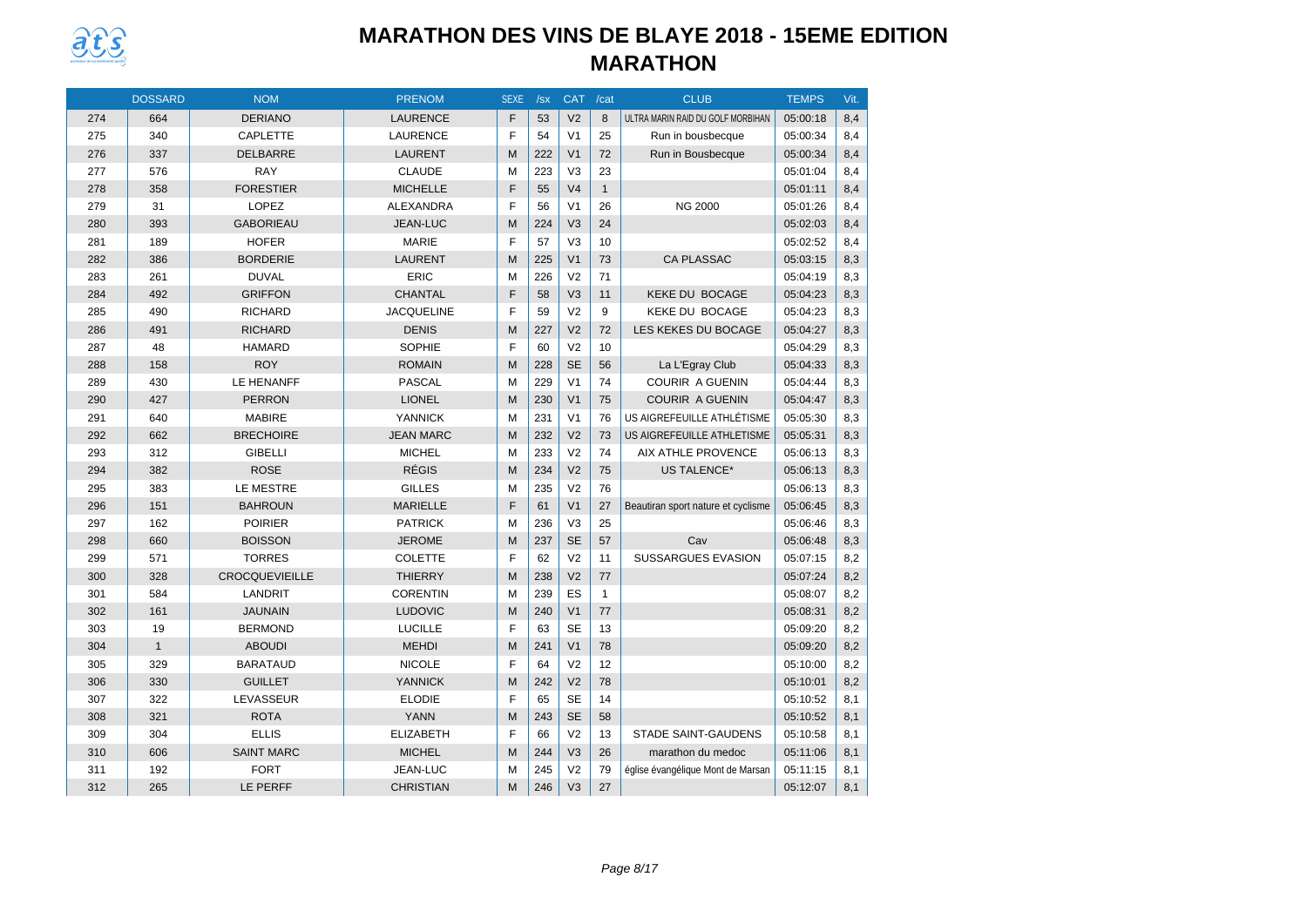

|     | <b>DOSSARD</b> | <b>NOM</b>            | <b>PRENOM</b>     | <b>SEXE</b> | /sx | <b>CAT</b>     | /cat           | <b>CLUB</b>                         | <b>TEMPS</b> | Vit. |
|-----|----------------|-----------------------|-------------------|-------------|-----|----------------|----------------|-------------------------------------|--------------|------|
| 313 | 49             | <b>CHRETIEN</b>       | <b>CHRISTOPHE</b> | M           | 247 | V <sub>2</sub> | 80             |                                     | 05:13:21     | 8,1  |
| 314 | 73             | <b>NUGENT</b>         | <b>JAMES</b>      | M           | 248 | V <sub>1</sub> | 79             | Spibo (Belgique)                    | 05:14:06     | 8,1  |
| 315 | 160            | <b>ORLOWSKY</b>       | <b>JEAN-MARC</b>  | M           | 249 | V <sub>2</sub> | 81             | KÉKÉS DU BOCAGE                     | 05:15:37     | 8,0  |
| 316 | 122            | <b>DANILET BURBAN</b> | <b>LAURENCE</b>   | F           | 67  | V <sub>1</sub> | 28             | <b>COPAINS COUREURS QUESTEMBERT</b> | 05:15:52     | 8,0  |
| 317 | 117            | <b>MESLIN</b>         | ANGÉLIQUE         | F           | 68  | V <sub>1</sub> | 29             | COPAINS COUREURS QUESTEMBERT        | 05:15:53     | 8,0  |
| 318 | 114            | <b>MEHAT</b>          | <b>FAUSTINE</b>   | F           | 69  | <b>SE</b>      | 15             | COPAINS COUREURS QUESTEMBERT        | 05:15:54     | 8,0  |
| 319 | 109            | <b>GUIMENE</b>        | <b>VIRGINIE</b>   | F           | 70  | V <sub>1</sub> | 30             | <b>COPAIN COUREUR QUESTEMBERT</b>   | 05:15:55     | 8.0  |
| 320 | 116            | <b>LEBOCEY</b>        | <b>RÉGIS</b>      | M           | 250 | V <sub>1</sub> | 80             | <b>COPAIN COUREUR QUESTEMBERT</b>   | 05:15:55     | 8,0  |
| 321 | 123            | <b>RICHARD</b>        | <b>PATRICK</b>    | M           | 251 | V <sub>2</sub> | 82             | <b>COPAINS COUREURS QUESTEMBERT</b> | 05:15:55     | 8,0  |
| 322 | 121            | <b>COUEDIC</b>        | <b>PIERRICK</b>   | M           | 252 | V <sub>1</sub> | 81             | <b>COPAINS COUREURS QUESTEMBERT</b> | 05:15:56     | 8,0  |
| 323 | 176            | <b>SCORCIONE</b>      | <b>PATRICK</b>    | M           | 253 | V <sub>1</sub> | 82             |                                     | 05:15:56     | 8,0  |
| 324 | 60             | <b>BOUVET</b>         | <b>PATRICK</b>    | M           | 254 | V <sub>3</sub> | 28             | <b>COPAIN COUREUR QUESTEMBERT</b>   | 05:15:57     | 8,0  |
| 325 | 120            | LE BRECH              | <b>OLIVIER</b>    | M           | 255 | V <sub>1</sub> | 83             | COPAIN COUREUR QUESTEMBERT          | 05:15:58     | 8,0  |
| 326 | 105            | LOUIS                 | <b>LUDOVIC</b>    | M           | 256 | <b>SE</b>      | 59             | COPAINS COUREURS QUESTEMBERT        | 05:15:58     | 8,0  |
| 327 | 108            | LAUNAY                | <b>LUDOVIC</b>    | M           | 257 | V <sub>1</sub> | 84             | <b>COPAINS COUREURS QUESTEMBERT</b> | 05:15:58     | 8,0  |
| 328 | 118            | <b>MESLIN</b>         | <b>MEDERIC</b>    | M           | 258 | V <sub>1</sub> | 85             | <b>COPAIN COUREUR QUESTEMBERT</b>   | 05:15:59     | 8,0  |
| 329 | 126            | <b>RIVAL</b>          | <b>ANTHONY</b>    | M           | 259 | V <sub>1</sub> | 86             | <b>COPAINS COMME COCHON</b>         | 05:16:00     | 8,0  |
| 330 | 106            | LE DIGABEL            | <b>NOEL</b>       | M           | 260 | V <sub>3</sub> | 29             | COPAIN COUREUR QUESTEMBERT          | 05:16:00     | 8,0  |
| 331 | 125            | <b>SEILLER</b>        | PIERRE            | M           | 261 | V <sub>2</sub> | 83             | COPAINS COUREURS QUESTEMBERT        | 05:16:00     | 8,0  |
| 332 | 107            | <b>DANIEL</b>         | <b>CÉDRIC</b>     | M           | 262 | V <sub>1</sub> | 87             | <b>COPAINS COUREURS QUESTEMBERT</b> | 05:16:01     | 8,0  |
| 333 | 127            | <b>BRAUD</b>          | <b>CHRISTOPHE</b> | M           | 263 | <b>SE</b>      | 60             | COPAINS COUREURS QUESTEMBERT        | 05:16:01     | 8,0  |
| 334 | 113            | <b>STEVANT</b>        | <b>ALPHONSE</b>   | M           | 264 | V <sub>4</sub> | $\overline{4}$ | <b>COPAINS COUREURS QUESTEMBERT</b> | 05:16:01     | 8,0  |
| 335 | 112            | QUERO                 | <b>PHILIPPE</b>   | M           | 265 | V <sub>2</sub> | 84             | <b>COPAINS COUREURS QUESTEMBERT</b> | 05:16:02     | 8,0  |
| 336 | 110            | <b>BURBAN</b>         | <b>FABRICE</b>    | M           | 266 | V <sub>1</sub> | 88             | <b>COPAIN COUREUR QUESTEMBERT</b>   | 05:16:02     | 8,0  |
| 337 | 115            | LE GALL               | <b>CHRISTOPHE</b> | M           | 267 | V <sub>1</sub> | 89             | <b>COPAIN COUREUR QUESTEMBERT</b>   | 05:16:03     | 8,0  |
| 338 | 111            | LE CORRE              | <b>BERNARD</b>    | M           | 268 | V <sub>2</sub> | 85             | <b>COPAIN COUREUR QUESTEMBERT</b>   | 05:16:05     | 8.0  |
| 339 | 15             | <b>HOD</b>            | <b>SHALOM</b>     | M           | 269 | V <sub>4</sub> | 5              |                                     | 05:16:06     | 8,0  |
| 340 | 456            | <b>SCHONBUCHER</b>    | <b>ALBRETHT</b>   | M           | 270 | V <sub>3</sub> | 30             |                                     | 05:16:08     | 8,0  |
| 341 | 459            | <b>MARCELLY</b>       | <b>MICHEL</b>     | M           | 271 | V <sub>3</sub> | 31             | jogging club châteauneuf 16         | 05:16:17     | 8,0  |
| 342 | 211            | <b>BRUNET</b>         | <b>DENIS</b>      | M           | 272 | V <sub>1</sub> | 90             | JOGGING CLUB DE CHATEAUNEUF         | 05:16:18     | 8,0  |
| 343 | 226            | <b>BUSSIER</b>        | <b>JACKY</b>      | M           | 273 | V <sub>3</sub> | 32             | jogging club chateauneuf 16         | 05:16:18     | 8,0  |
| 344 | 398            | PLUYAUD               | <b>SERGE</b>      | M           | 274 | V <sub>3</sub> | 33             |                                     | 05:16:19     | 8,0  |
| 345 | 347            | MEISTERLING-RIECKS    | <b>BERND</b>      | M           | 275 | V <sub>3</sub> | 34             |                                     | 05:16:39     | 8,0  |
| 346 | 577            | LAMY                  | <b>PATRICK</b>    | M           | 276 | V <sub>3</sub> | 35             |                                     | 05:16:57     | 8,0  |
| 347 | 365            | <b>ALIBÉS</b>         | <b>ARCADI</b>     | M           | 277 | V <sub>2</sub> | 86             | <b>MIZUNO</b>                       | 05:17:44     | 8,0  |
| 348 | 594            | <b>DESTRIAU</b>       | <b>FRANÇOIS</b>   | M           | 278 | <b>SE</b>      | 61             | <b>AS Lectra</b>                    | 05:19:16     | 7,9  |
| 349 | 50             | PAUL                  | VALÉRIE           | F           | 71  | V <sub>2</sub> | 14             | Marathon des Vins de Blaye          | 05:20:01     | 7,9  |
| 350 | 413            | <b>HURSON</b>         | <b>CHRISTIAN</b>  | M           | 279 | V <sub>3</sub> | 36             | <b>17 SOUPAPES</b>                  | 05:20:03     | 7,9  |
| 351 | 17             | <b>LOPEZ</b>          | <b>VINCENT</b>    | M           | 280 | V <sub>1</sub> | 91             |                                     | 05:20:16     | 7,9  |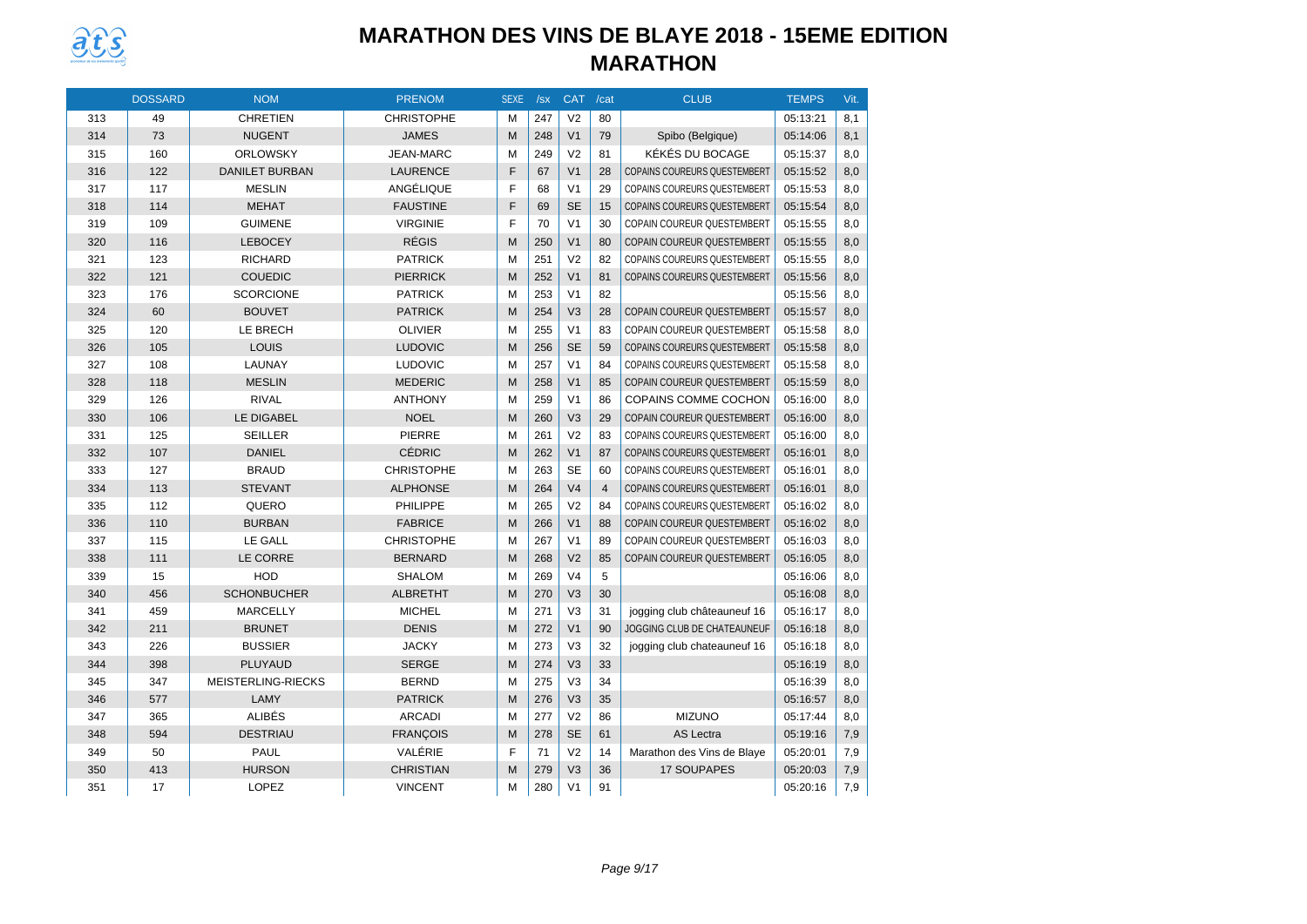

|     | <b>DOSSARD</b> | <b>NOM</b>               | <b>PRENOM</b>        | <b>SEXE</b> | /sx | <b>CAT</b>     | /cat | <b>CLUB</b>                | <b>TEMPS</b> | Vit. |
|-----|----------------|--------------------------|----------------------|-------------|-----|----------------|------|----------------------------|--------------|------|
| 352 | 675            | <b>LEHAYAIS</b>          | <b>FRANCK</b>        | M           | 281 | V <sub>2</sub> | 87   | <b>NL</b>                  | 05:21:09     | 7,9  |
| 353 | 75             | <b>SPARKS</b>            | <b>MARTY</b>         | F           | 72  | V <sub>3</sub> | 12   | Spibo                      | 05:21:44     | 7,9  |
| 354 | 74             | <b>RENARD</b>            | <b>JACQUES</b>       | M           | 282 | V <sub>3</sub> | 37   | Spibo (Belgique)           | 05:21:45     | 7,9  |
| 355 | 230            | <b>SYLVAIN</b>           | MYLÈNE               | F           | 73  | <b>SE</b>      | 16   |                            | 05:22:02     | 7,9  |
| 356 | 627            | <b>MENNETEAU</b>         | <b>CHRYSTELLE</b>    | F           | 74  | V <sub>1</sub> | 31   |                            | 05:22:05     | 7,9  |
| 357 | 58             | <b>BACALOPOULOS</b>      | <b>TIPHAINE</b>      | F           | 75  | <b>SE</b>      | 17   | <b>AFOND'CHIEN</b>         | 05:22:06     | 7,9  |
| 358 | 259            | <b>GUICHARD</b>          | <b>BERANGERE</b>     | F           | 76  | V <sub>1</sub> | 32   |                            | 05:22:10     | 7,9  |
| 359 | 590            | <b>GUIGNAN</b>           | <b>JACKY</b>         | M           | 283 | V <sub>3</sub> | 38   | <b>CANEJAN ATHLETISME</b>  | 05:22:26     | 7,9  |
| 360 | 96             | <b>REGNIER (LAPINOU)</b> | <b>JEAN-FRANCOIS</b> | M           | 284 | V <sub>2</sub> | 88   | <b>12-14 NIORT</b>         | 05:22:53     | 7,8  |
| 361 | 443            | AUZANNEAU                | <b>VÉRONIQUE</b>     | F           | 77  | V <sub>2</sub> | 15   | LES 12-14 NIORT            | 05:22:54     | 7,8  |
| 362 | 79             | <b>THOURAUD</b>          | <b>FLORIAN</b>       | M           | 285 | <b>SE</b>      | 62   |                            | 05:22:56     | 7,8  |
| 363 | 494            | <b>DAVIAUD</b>           | <b>ANNE MARIE</b>    | F           | 78  | V <sub>2</sub> | 16   |                            | 05:23:06     | 7,8  |
| 364 | 272            | <b>BELIN</b>             | <b>ANTONIN</b>       | M           | 286 | <b>SE</b>      | 63   |                            | 05:25:24     | 7,8  |
| 365 | 390            | <b>ROCHER</b>            | SARAH                | F           | 79  | V <sub>2</sub> | 17   |                            | 05:25:25     | 7,8  |
| 366 | 345            | <b>HODEBERT</b>          | <b>FLORENT</b>       | M           | 287 | <b>SE</b>      | 64   |                            | 05:26:11     | 7,8  |
| 367 | 307            | <b>PETIT</b>             | <b>EMMANUEL</b>      | M           | 288 | V <sub>2</sub> | 89   |                            | 05:26:17     | 7,8  |
| 368 | 246            | LOUIS                    | <b>PATRICK</b>       | M           | 289 | V <sub>3</sub> | 39   |                            | 05:26:20     | 7,8  |
| 369 | 583            | <b>ANGIBAUD</b>          | <b>ANTHONY</b>       | M           | 290 | <b>SE</b>      | 65   |                            | 05:26:59     | 7,7  |
| 370 | 374            | <b>FAVETTE</b>           | <b>ERIC</b>          | M           | 291 | V <sub>2</sub> | 90   |                            | 05:27:08     | 7,7  |
| 371 | 597            | VANPOUCKE                | <b>CHARLOTTE</b>     | F           | 80  | V <sub>1</sub> | 33   | Run In Bousbecque          | 05:27:10     | 7,7  |
| 372 | 473            | <b>NOGUEIRA</b>          | <b>PHILIPPE</b>      | M           | 292 | V <sub>2</sub> | 91   | UBM Run & Co               | 05:27:36     | 7,7  |
| 373 | 511            | <b>SLOSTOWSKI</b>        | <b>YANN</b>          | M           | 293 | V <sub>1</sub> | 92   | Raid'n Trail               | 05:28:02     | 7,7  |
| 374 | 681            | <b>MASSE</b>             | <b>GUILLAUME</b>     | M           | 294 | V <sub>1</sub> | 93   | <b>NL</b>                  | 05:29:03     | 7,7  |
| 375 | 679            | <b>MASSE</b>             | <b>DAMIEN</b>        | M           | 295 | V <sub>1</sub> | 94   | <b>NL</b>                  | 05:29:05     | 7,7  |
| 376 | 376            | <b>AGENEAU</b>           | <b>TONY</b>          | M           | 296 | V <sub>1</sub> | 95   |                            | 05:29:06     | 7,7  |
| 377 | 682            | <b>MASSE</b>             | <b>FRANCOIS</b>      | M           | 297 | V <sub>1</sub> | 96   | <b>NL</b>                  | 05:29:06     | 7,7  |
| 378 | 479            | <b>MERLET</b>            | <b>CYRIL</b>         | M           | 298 | V <sub>1</sub> | 97   |                            | 05:29:06     | 7,7  |
| 379 | 375            | <b>HULIN</b>             | <b>BERTRAND</b>      | M           | 299 | V <sub>1</sub> | 98   |                            | 05:29:07     | 7,7  |
| 380 | 683            | <b>MERLET</b>            | <b>YOHAN</b>         | M           | 300 | <b>SE</b>      | 66   | NL                         | 05:29:07     | 7,7  |
| 381 | 678            | <b>PLANCHET</b>          | <b>DAMIEN</b>        | M           | 301 | V <sub>1</sub> | 99   | <b>NL</b>                  | 05:29:09     | 7,7  |
| 382 | 688            | <b>GENTY</b>             | <b>MATHIAS</b>       | M           | 302 | V <sub>1</sub> | 100  | <b>NL</b>                  | 05:29:09     | 7,7  |
| 383 | 212            | <b>BOURDIN</b>           | <b>WILLIAM</b>       | M           | 303 | V <sub>1</sub> | 101  |                            | 05:29:20     | 7,7  |
| 384 | 396            | <b>LANCHAS</b>           | <b>PASCAL</b>        | M           | 304 | V <sub>3</sub> | 40   |                            | 05:29:26     | 7,7  |
| 385 | 614            | <b>MARGOSSIAN</b>        | <b>ARNAUD</b>        | M           | 305 | V <sub>2</sub> | 92   |                            | 05:29:38     | 7,7  |
| 386 | 440            | <b>LAURENT</b>           | <b>DOMINIQUE</b>     | M           | 306 | V <sub>3</sub> | 41   | <b>COURIRLEMONDE</b>       | 05:29:39     | 7,7  |
| 387 | 578            | <b>CHAUVET</b>           | <b>CLAUDE</b>        | M           | 307 | V <sub>4</sub> | 6    | UBM Run & Co               | 05:29:49     | 7,7  |
| 388 | 545            | <b>GELY</b>              | <b>JEAN-MICHEL</b>   | M           | 308 | V <sub>2</sub> | 93   | US METRO TRANSPORT (PARIS) | 05:29:54     | 7,7  |
| 389 | 541            | <b>TINAUGUS</b>          | <b>EDOUARD</b>       | M           | 309 | V <sub>1</sub> | 102  |                            | 05:30:34     | 7,7  |
| 390 | 203            | <b>MERCIER</b>           | <b>PASCALE</b>       | F           | 81  | V <sub>1</sub> | 34   | Courir à ormes             | 05:30:46     | 7,7  |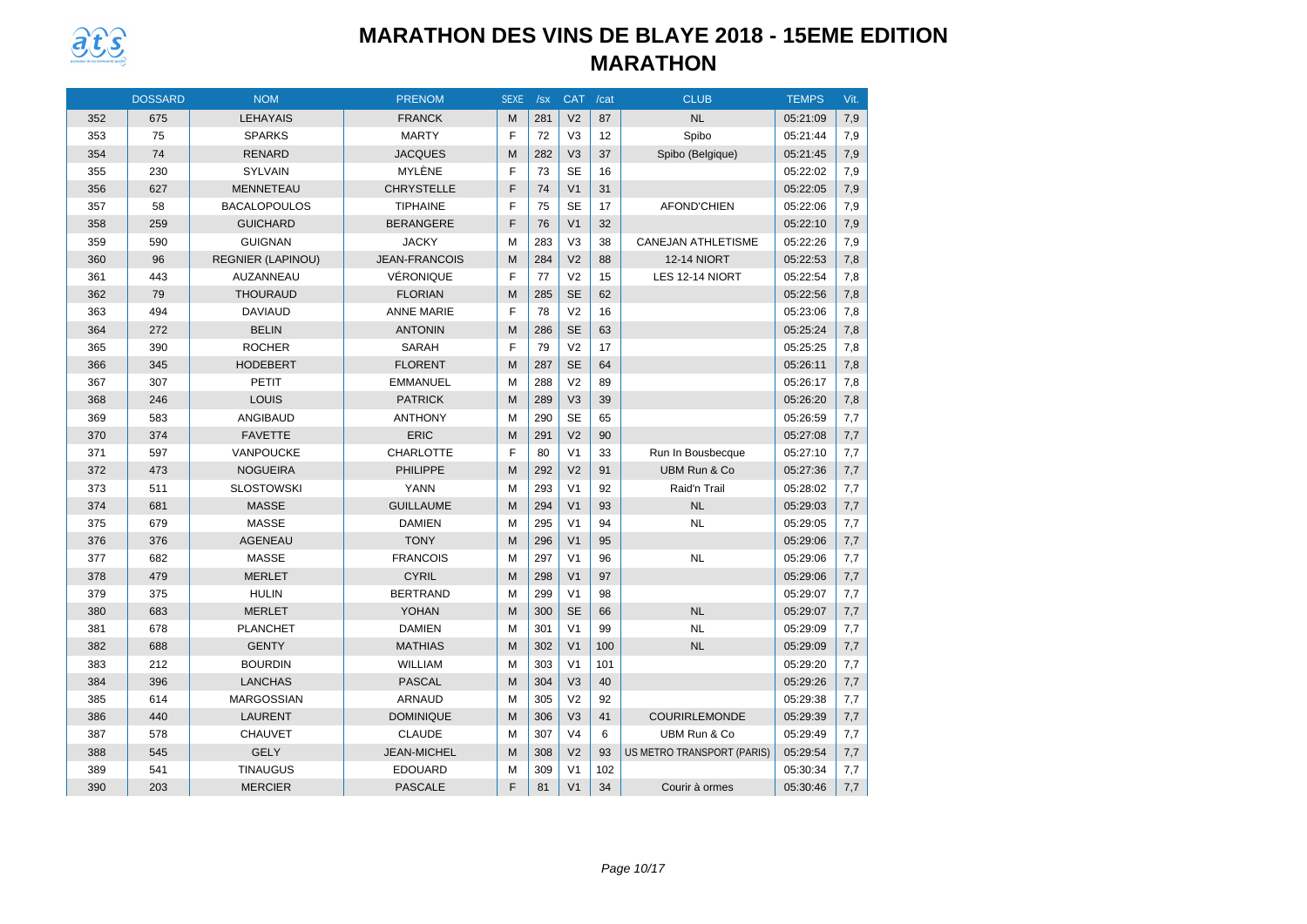

|     | <b>DOSSARD</b> | <b>NOM</b>           | <b>PRENOM</b>        | <b>SEXE</b> | /sx | <b>CAT</b>     | /cat | <b>CLUB</b>                      | <b>TEMPS</b> | Vit. |
|-----|----------------|----------------------|----------------------|-------------|-----|----------------|------|----------------------------------|--------------|------|
| 391 | 205            | SOURIOU              | JÉROME               | M           | 310 | V <sub>2</sub> | 94   | Courir à Ormes                   | 05:30:47     | 7,7  |
| 392 | 206            | SOURIOU              | <b>FANNY</b>         | F           | 82  | V <sub>2</sub> | 18   | Courir à ormes                   | 05:30:48     | 7,7  |
| 393 | 523            | <b>OLPHAND</b>       | <b>LAURENCE</b>      | F           | 83  | V <sub>2</sub> | 19   | <b>GRESI' COURANT LE VERSOUD</b> | 05:33:26     | 7,6  |
| 394 | 585            | <b>BALCH</b>         | <b>SYLVIE</b>        | F           | 84  | V <sub>2</sub> | 20   | <b>COURIR A PLOMEUR</b>          | 05:33:27     | 7,6  |
| 395 | 148            | <b>BELIN</b>         | <b>JEAN BAPTISTE</b> | M           | 311 | V <sub>1</sub> | 103  |                                  | 05:34:44     | 7,6  |
| 396 | 146            | <b>BOURGON</b>       | <b>FRANÇOIS</b>      | M           | 312 | V <sub>1</sub> | 104  |                                  | 05:34:44     | 7,6  |
| 397 | 33             | <b>DANTZER</b>       | <b>GILBERT</b>       | M           | 313 | V <sub>3</sub> | 42   | <b>AJTVT</b>                     | 05:34:48     | 7,6  |
| 398 | 46             | <b>PARIS</b>         | <b>GILLES</b>        | M           | 314 | V <sub>2</sub> | 95   |                                  | 05:34:52     | 7,6  |
| 399 | 551            | <b>CASTELIN</b>      | <b>FRANCK</b>        | M           | 315 | V <sub>2</sub> | 96   | <b>US METRO</b>                  | 05:34:52     | 7,6  |
| 400 | 475            | LEYGUE               | <b>MURIEL</b>        | F           | 85  | V <sub>1</sub> | 35   | <b>CAP MELGUEIL</b>              | 05:35:24     | 7,5  |
| 401 | 82             | <b>GROSS</b>         | <b>CHRISTINE</b>     | F           | 86  | V <sub>1</sub> | 36   | <b>CAP MELGUEIL</b>              | 05:35:27     | 7,5  |
| 402 | 291            | <b>RIBOULET</b>      | <b>CÉDRIC</b>        | M           | 316 | V <sub>1</sub> | 105  | PEROLS FOOTING                   | 05:35:28     | 7,5  |
| 403 | 190            | <b>DANIELO</b>       | <b>NATHALIE</b>      | F           | 87  | V <sub>1</sub> | 37   |                                  | 05:36:42     | 7,5  |
| 404 | 191            | <b>DANIELO</b>       | <b>CHRISTOPHE</b>    | M           | 317 | V <sub>1</sub> | 106  |                                  | 05:36:43     | 7,5  |
| 405 | 420            | <b>JEANJEAN</b>      | PHILIPPE             | м           | 318 | V <sub>2</sub> | 97   | <b>CAP MELGUEIL</b>              | 05:37:25     | 7,5  |
| 406 | 549            | <b>CATAN</b>         | <b>JULES</b>         | M           | 319 | V <sub>3</sub> | 43   | AM DES COUREURS DE FOND          | 05:38:32     | 7,5  |
| 407 | 200            | <b>SUIRE</b>         | <b>MAXIME</b>        | M           | 320 | <b>SE</b>      | 67   | tplv                             | 05:39:02     | 7,5  |
| 408 | 197            | <b>DIGUET</b>        | <b>ALEXANDRE</b>     | M           | 321 | <b>SE</b>      | 68   |                                  | 05:39:03     | 7,5  |
| 409 | 196            | <b>PAQUET</b>        | <b>FLORIAN</b>       | M           | 322 | <b>SE</b>      | 69   | tplv                             | 05:39:05     | 7,5  |
| 410 | 201            | <b>DEROCK</b>        | <b>NICOLAS</b>       | M           | 323 | <b>SE</b>      | 70   | tplv                             | 05:39:06     | 7,5  |
| 411 | 198            | <b>BOUDAUD</b>       | HERVÉ                | M           | 324 | V <sub>1</sub> | 107  |                                  | 05:39:07     | 7,5  |
| 412 | 199            | <b>COSSET</b>        | <b>MATHIEU</b>       | M           | 325 | <b>SE</b>      | 71   | tplv                             | 05:39:09     | 7,5  |
| 413 | 659            | <b>BRETON</b>        | <b>AGNES</b>         | F           | 88  | V <sub>1</sub> | 38   |                                  | 05:39:16     | 7,5  |
| 414 | 202            | <b>GERARD DUBORD</b> | <b>GUILLAUME</b>     | M           | 326 | <b>SE</b>      | 72   |                                  | 05:39:17     | 7,5  |
| 415 | 417            | <b>NGUYEN</b>        | VAN CHAU             | M           | 327 | V <sub>2</sub> | 98   |                                  | 05:39:38     | 7,5  |
| 416 | 406            | <b>NGUYEN</b>        | <b>VAN HAI</b>       | M           | 328 | <b>SE</b>      | 73   | <b>SIGMA TDS</b>                 | 05:39:38     | 7,5  |
| 417 | 402            | <b>NGUYEN</b>        | <b>VAN LAP</b>       | M           | 329 | V <sub>1</sub> | 108  |                                  | 05:39:40     | 7,5  |
| 418 | 317            | <b>COLLET</b>        | <b>FRANCIS</b>       | M           | 330 | V <sub>2</sub> | 99   | <b>VEDAS ENDURANCE</b>           | 05:41:10     | 7,4  |
| 419 | 318            | <b>RANSON</b>        | <b>NINON</b>         | F           | 89  | V <sub>1</sub> | 39   | <b>VEDAS ENDURANCE</b>           | 05:41:11     | 7.4  |
| 420 | 44             | <b>COHIN</b>         | <b>ALAIN</b>         | M           | 331 | V <sub>2</sub> | 100  | <b>CAP MELGUEIL</b>              | 05:41:26     | 7,4  |
| 421 | 13             | <b>FORDHAM</b>       | <b>JAN</b>           | F           | 90  | V <sub>3</sub> | 13   |                                  | 05:41:26     | 7,4  |
| 422 | 52             | LEE                  | <b>ANGELA</b>        | F           | 91  | V <sub>2</sub> | 21   | <b>Lordshill Road Runners</b>    | 05:41:28     | 7,4  |
| 423 | 43             | <b>COHIN</b>         | <b>BERNADETTE</b>    | F           | 92  | V <sub>2</sub> | 22   | <b>CAP MELGUEIL</b>              | 05:41:29     | 7,4  |
| 424 | 334            | <b>MASSET</b>        | <b>LAURENT</b>       | M           | 332 | V <sub>2</sub> | 101  | <b>ASM MAULE</b>                 | 05:41:29     | 7,4  |
| 425 | 51             | <b>JOSEPH</b>        | <b>PATRICK</b>       | м           | 333 | V <sub>2</sub> | 102  | Lordshill Road Runners           | 05:41:29     | 7,4  |
| 426 | 439            | <b>MESLIER</b>       | <b>OLIVIER</b>       | M           | 334 | V <sub>3</sub> | 44   | <b>CANEJAN ATHLETISME</b>        | 05:41:30     | 7,4  |
| 427 | 586            | <b>BALCH</b>         | <b>JOHANN</b>        | M           | 335 | V <sub>2</sub> | 103  | <b>COURIR A PLOMEUR</b>          | 05:41:30     | 7,4  |
| 428 | 425            | <b>LE COMPAGNON</b>  | <b>PHILIPPE</b>      | M           | 336 | V <sub>2</sub> | 104  |                                  | 05:41:34     | 7,4  |
| 429 | 552            | <b>CASTELIN</b>      | <b>ELISABETH</b>     | F           | 93  | V <sub>2</sub> | 23   | <b>US METRO</b>                  | 05:42:01     | 7,4  |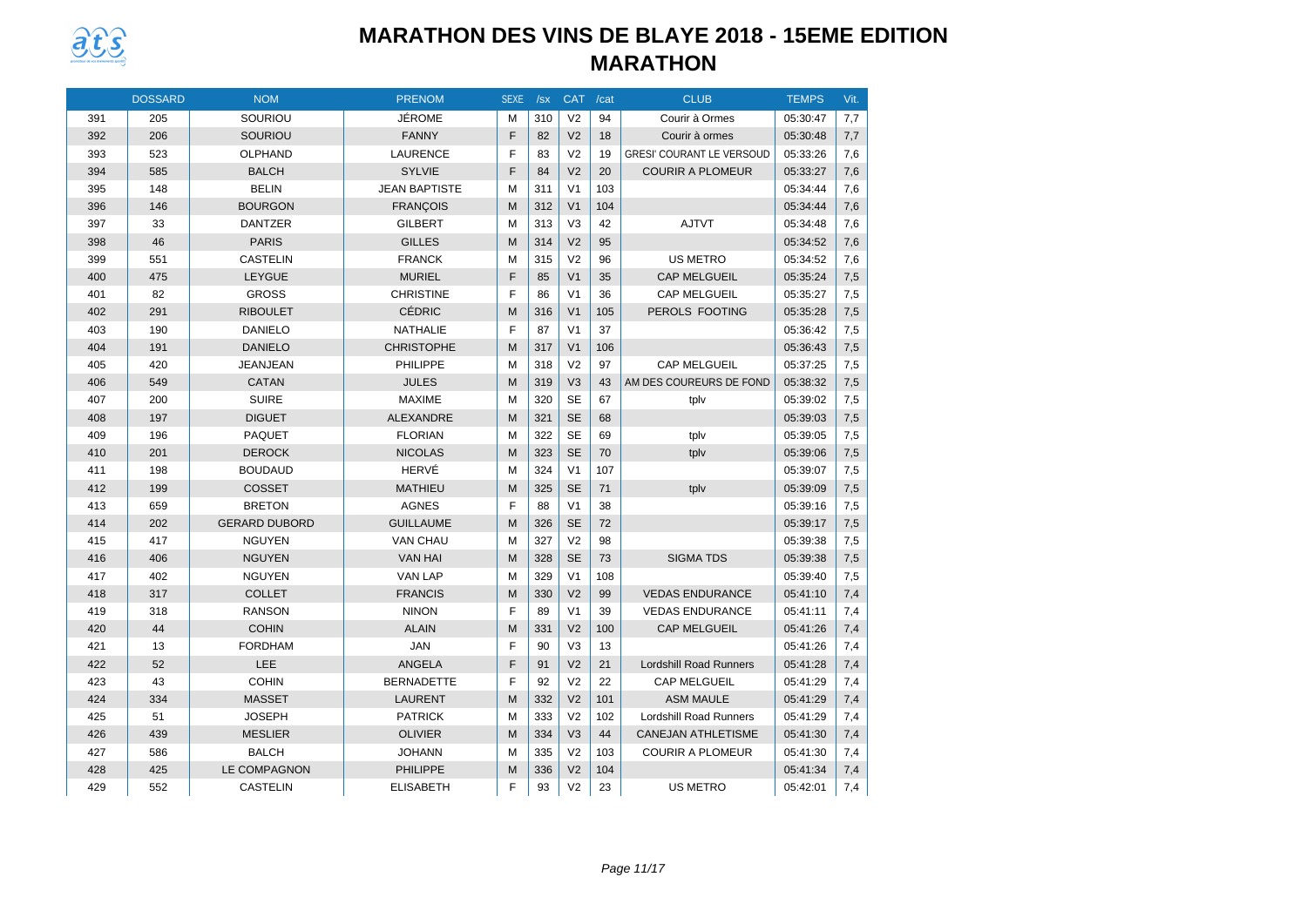

|     | <b>DOSSARD</b> | <b>NOM</b>             | <b>PRENOM</b>        | <b>SEXE</b> | /sx | <b>CAT</b>     | /cat           | <b>CLUB</b>                | <b>TEMPS</b> | Vit. |
|-----|----------------|------------------------|----------------------|-------------|-----|----------------|----------------|----------------------------|--------------|------|
| 430 | 553            | <b>BAYART RIEZ</b>     | <b>MARIE-PASCALE</b> | F           | 94  | V <sub>3</sub> | 14             |                            | 05:42:02     | 7,4  |
| 431 | 530            | LE HEC                 | <b>DIDIER</b>        | M           | 337 | V <sub>2</sub> | 105            | <b>COURIR A GUENIN</b>     | 05:42:09     | 7,4  |
| 432 | 529            | <b>BERTRAM</b>         | <b>PETRA</b>         | F           | 95  | <b>SE</b>      | 18             | SV Germania Dürwiss        | 05:42:26     | 7,4  |
| 433 | 528            | <b>MARIA BERTRAM</b>   | <b>MARIA</b>         | F           | 96  | V <sub>4</sub> | 2              | SV Germania Dürwiß         | 05:42:26     | 7,4  |
| 434 | 188            | <b>GENET</b>           | <b>PHILIPPE</b>      | M           | 338 | V <sub>3</sub> | 45             |                            | 05:42:30     | 7,4  |
| 435 | 187            | <b>GENET</b>           | <b>MYLENE</b>        | F           | 97  | V <sub>2</sub> | 24             |                            | 05:42:32     | 7,4  |
| 436 | 263            | <b>COMBAUD BETILLE</b> | CARELLE              | F           | 98  | V <sub>1</sub> | 40             | <b>ADRENALINE 33</b>       | 05:43:46     | 7,4  |
| 437 | 517            | <b>DA SILVA</b>        | <b>LIDIA</b>         | F           | 99  | V <sub>3</sub> | 15             |                            | 05:43:51     | 7,4  |
| 438 | 64             | <b>RICHTER</b>         | <b>PHILIPPE</b>      | M           | 339 | V <sub>2</sub> | 106            | Marathon Des Vins de Blaye | 05:43:55     | 7,4  |
| 439 | 65             | <b>SABIN</b>           | <b>MARJORIE</b>      | F           | 100 | V <sub>1</sub> | 41             | Marathon Des Vins de Blaye | 05:43:57     | 7,4  |
| 440 | 423            | PERRON                 | <b>MARC</b>          | M           | 340 | V <sub>1</sub> | 109            | <b>COURIR A GUENIN</b>     | 05:44:21     | 7,4  |
| 441 | 424            | <b>TREHIN</b>          | <b>ANTHONY</b>       | M           | 341 | V <sub>1</sub> | 110            |                            | 05:44:26     | 7,4  |
| 442 | 428            | <b>SAMSON</b>          | <b>JEAN MICHEL</b>   | M           | 342 | V <sub>2</sub> | 107            |                            | 05:44:26     | 7,4  |
| 443 | 426            | <b>GUEGAN</b>          | <b>LAURENT</b>       | M           | 343 | V <sub>2</sub> | 108            | <b>COURIR A GUENIN</b>     | 05:44:31     | 7,3  |
| 444 | 422            | <b>BOTUHA</b>          | <b>PASCAL</b>        | M           | 344 | V <sub>1</sub> | 111            | <b>COURIR A GUENIN</b>     | 05:44:32     | 7,3  |
| 445 | 431            | <b>LE VANNIER</b>      | PHILIPPE             | M           | 345 | V <sub>2</sub> | 109            |                            | 05:44:36     | 7,3  |
| 446 | 248            | <b>PALLIER</b>         | <b>REMI</b>          | M           | 346 | <b>SE</b>      | 74             | <b>COURIR LE MONDE CLM</b> | 05:45:14     | 7,3  |
| 447 | 531            | <b>VERON-DURAND</b>    | <b>CHRISTOPHE</b>    | M           | 347 | V <sub>1</sub> | 112            |                            | 05:45:16     | 7,3  |
| 448 | 181            | <b>SOULARD</b>         | MARIE-CLAIRE         | F           | 101 | V <sub>2</sub> | 25             | KÉKÉS DU BOCAGE            | 05:45:27     | 7,3  |
| 449 | 150            | <b>TELECHER</b>        | <b>ELADIO</b>        | M           | 348 | V <sub>2</sub> | 110            |                            | 05:46:00     | 7,3  |
| 450 | 408            | <b>WINDAL</b>          | <b>MAGALI</b>        | F           | 102 | V <sub>1</sub> | 42             | <b>Tortues Meslinoises</b> | 05:46:02     | 7,3  |
| 451 | 165            | <b>BLONDELLE</b>       | SOPHIE               | F           | 103 | V <sub>1</sub> | 43             | <b>Tortues Meslinoises</b> | 05:46:03     | 7,3  |
| 452 | 164            | <b>DAME</b>            | <b>JEAN-MARIE</b>    | M           | 349 | V <sub>2</sub> | 111            | <b>Tortues Meslinoises</b> | 05:46:05     | 7,3  |
| 453 | 166            | <b>DELEM</b>           | <b>BENOIT</b>        | M           | 350 | <b>SE</b>      | 75             | <b>Tortues Meslinoises</b> | 05:46:06     | 7,3  |
| 454 | 405            | <b>HUYNH</b>           | <b>ANTOINE</b>       | M           | 351 | V <sub>1</sub> | 113            |                            | 05:46:53     | 7,3  |
| 455 | 250            | <b>BENNACEUR</b>       | <b>MICHEL</b>        | M           | 352 | V <sub>3</sub> | 46             |                            | 05:46:54     | 7,3  |
| 456 | 395            | <b>NOWICKI</b>         | <b>AUDREY</b>        | F           | 104 | V <sub>1</sub> | 44             |                            | 05:47:39     | 7,3  |
| 457 | 157            | <b>MACHEREL</b>        | JEANNE-CHANTAL       | F           | 105 | V <sub>2</sub> | 26             |                            | 05:47:46     | 7,3  |
| 458 | 436            | <b>URBACH</b>          | MARIE6CHRISTINE      | F           | 106 | V <sub>2</sub> | 27             |                            | 05:48:03     | 7,3  |
| 459 | 434            | <b>DESPREZ</b>         | LOÏC                 | M           | 353 | V <sub>1</sub> | 114            |                            | 05:48:31     | 7,3  |
| 460 | 324            | <b>DUTHILLEUL</b>      | <b>THIERRY</b>       | M           | 354 | V <sub>1</sub> | 115            |                            | 05:48:32     | 7,3  |
| 461 | 299            | <b>TRACOU</b>          | <b>JOELLE</b>        | F           | 107 | V <sub>2</sub> | 28             | <b>COURIR A CORPS-NUDS</b> | 05:48:44     | 7,3  |
| 462 | 502            | <b>CHESNEAU</b>        | <b>GUY</b>           | M           | 355 | V <sub>2</sub> | 112            | <b>COURIR A CORPS-NUDS</b> | 05:48:45     | 7,3  |
| 463 | 477            | <b>BERTHELOT</b>       | <b>ERIC</b>          | M           | 356 | V <sub>2</sub> | 113            | Courir à Corps Nuds        | 05:48:46     | 7,3  |
| 464 | 472            | <b>LEMER</b>           | <b>PHILIPPE</b>      | M           | 357 | V <sub>1</sub> | 116            |                            | 05:48:47     | 7,3  |
| 465 | 391            | <b>FOULONNEAU</b>      | <b>GEORGES</b>       | M           | 358 | V <sub>4</sub> | $\overline{7}$ | KÉKÉS DU BOCAGE            | 05:51:38     | 7,2  |
| 466 | 625            | <b>DODELIN</b>         | <b>JEAN-LOUIS</b>    | M           | 359 | V <sub>2</sub> | 114            | LES KEKES DU BOCAGE        | 05:51:40     | 7,2  |
| 467 | 42             | <b>BAUDINAUD</b>       | <b>JOSETTE</b>       | F           | 108 | V <sub>3</sub> | 16             | LES JOGGEURS BRIAUDS       | 05:51:47     | 7,2  |
| 468 | 61             | <b>TRAINAUD</b>        | <b>JOCELYNE</b>      | F           | 109 | V <sub>3</sub> | 17             |                            | 05:51:48     | 7,2  |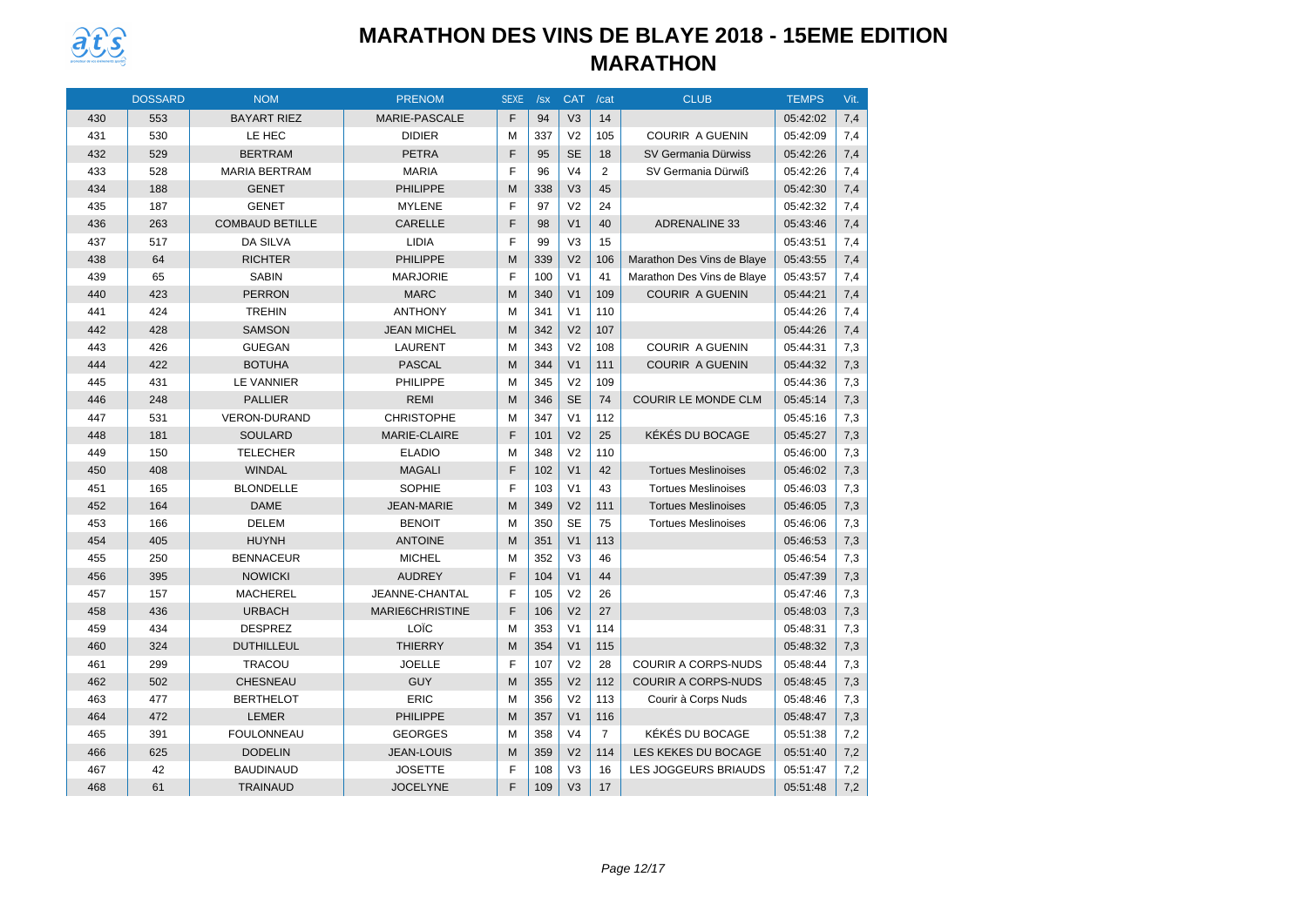

|     | <b>DOSSARD</b> | <b>NOM</b>        | <b>PRENOM</b>      | <b>SEXE</b> | /sx | <b>CAT</b>     | /cat | <b>CLUB</b>                       | <b>TEMPS</b> | Vit. |
|-----|----------------|-------------------|--------------------|-------------|-----|----------------|------|-----------------------------------|--------------|------|
| 469 | 138            | <b>PAUTIER</b>    | <b>CAROLINE</b>    | F           | 110 | V <sub>2</sub> | 29   | <b>LES JOGGEURS BRIAUDS</b>       | 05:51:51     | 7,2  |
| 470 | 62             | LANDART           | <b>HELENE</b>      | F           | 111 | V <sub>3</sub> | 18   | <b>CA PLASSAC</b>                 | 05:51:54     | 7,2  |
| 471 | 41             | DE LA CRUZ        | <b>VOLODIA</b>     | M           | 360 | V <sub>3</sub> | 47   | <b>LES JOGGEURS BRIAUDS</b>       | 05:51:54     | 7,2  |
| 472 | 194            | <b>ROCHETA</b>    | <b>PATRICK</b>     | М           | 361 | V <sub>3</sub> | 48   | <b>J.S. ANGOULEME TRIATHLON</b>   | 05:51:54     | 7,2  |
| 473 | 104            | <b>CHATIGNAT</b>  | <b>JEAN MICHEL</b> | M           | 362 | V <sub>3</sub> | 49   | SPIRIDON 16                       | 05:51:54     | 7,2  |
| 474 | 63             | <b>HIMONNET</b>   | <b>ALAIN</b>       | M           | 363 | V <sub>2</sub> | 115  | <b>CAPLASSAC</b>                  | 05:51:56     | 7,2  |
| 475 | 286            | <b>ZAIM</b>       | <b>BARTHA</b>      | F           | 112 | V <sub>3</sub> | 19   | <b>CAP MELGUEIL</b>               | 05:52:22     | 7,2  |
| 476 | 243            | <b>VERNHES</b>    | <b>CECILE</b>      | F           | 113 | V <sub>2</sub> | 30   | capmelgueil asch cyclo            | 05:52:23     | 7,2  |
| 477 | 281            | <b>LALIS</b>      | CAROLLE            | F           | 114 | V <sub>2</sub> | 31   |                                   | 05:52:24     | 7,2  |
| 478 | 282            | <b>LALIS</b>      | <b>FRANCK</b>      | M           | 364 | V <sub>2</sub> | 116  |                                   | 05:52:26     | 7,2  |
| 479 | 384            | <b>GARCIA</b>     | <b>PHILIPPE</b>    | M           | 365 | V <sub>1</sub> | 117  | <b>ASCH CYCLOS</b>                | 05:52:27     | 7,2  |
| 480 | 221            | <b>PELEGRIN</b>   | <b>MARTIAL</b>     | M           | 366 | V <sub>2</sub> | 117  | ASCH CYCLOS SÉLÉÇAO               | 05:52:29     | 7,2  |
| 481 | 244            | <b>VERNHES</b>    | <b>MARC</b>        | M           | 367 | V <sub>2</sub> | 118  | capmelgueil asch cyclo            | 05:52:31     | 7,2  |
| 482 | 195            | <b>MAUREL</b>     | <b>BRUNO</b>       | M           | 368 | V <sub>2</sub> | 119  |                                   | 05:52:32     | 7,2  |
| 483 | 520            | <b>POUTET</b>     | <b>MURIEL</b>      | F           | 115 | V <sub>1</sub> | 45   | <b>JOGGING CLUB SABLAIS</b>       | 05:52:36     | 7,2  |
| 484 | 519            | COUSTURÉ          | <b>PASCAL</b>      | M           | 369 | V <sub>1</sub> | 118  | <b>JOGGING CLUB SABLAIS</b>       | 05:52:37     | 7,2  |
| 485 | 414            | <b>LAFON</b>      | <b>BRUNO</b>       | M           | 370 | V <sub>2</sub> | 120  |                                   | 05:52:39     | 7,2  |
| 486 | 346            | <b>BRUNEAU</b>    | <b>CHRISTOPHE</b>  | M           | 371 | V <sub>1</sub> | 119  | les canards                       | 05:52:39     | 7,2  |
| 487 | 355            | <b>GABORIAUD</b>  | <b>ROGER</b>       | M           | 372 | V <sub>2</sub> | 121  |                                   | 05:52:42     | 7,2  |
| 488 | 455            | <b>BLANCO</b>     | <b>LAURENT</b>     | M           | 373 | V <sub>2</sub> | 122  | les canard                        | 05:52:44     | 7,2  |
| 489 | 575            | LADEDEGAILLERIE   | <b>BRUNO</b>       | M           | 374 | V <sub>2</sub> | 123  |                                   | 05:52:45     | 7,2  |
| 490 | 8              | <b>THOMAS</b>     | <b>ANDY</b>        | M           | 375 | V <sub>1</sub> | 120  |                                   | 05:53:35     | 7,2  |
| 491 | 10             | <b>THOMAS</b>     | CJ                 | M           | 376 | <b>SE</b>      | 76   |                                   | 05:53:35     | 7,2  |
| 492 | 14             | <b>DAVIDSON</b>   | <b>ROBIN</b>       | M           | 377 | V <sub>1</sub> | 121  |                                   | 05:53:37     | 7,2  |
| 493 | 83             | <b>NEWCOMBE</b>   | <b>TOM</b>         | M           | 378 | V <sub>1</sub> | 122  |                                   | 05:53:38     | 7,2  |
| 494 | 550            | <b>ETIENNE</b>    | <b>BERNARD</b>     | M           | 379 | V <sub>2</sub> | 124  | <b>US METRO</b>                   | 05:53:43     | 7,2  |
| 495 | 544            | <b>HAMADACHE</b>  | <b>KARIM</b>       | M           | 380 | <b>SE</b>      | 77   | US METRO TRANSPORT (PARIS)        | 05:53:44     | 7,2  |
| 496 | 547            | <b>BOTELLA</b>    | <b>ANTOINE</b>     | M           | 381 | V <sub>2</sub> | 125  | <b>US METRO TRANSPORT (PARIS)</b> | 05:53:45     | 7,2  |
| 497 | 556            | LOUIS             | <b>JOEL</b>        | M           | 382 | V <sub>3</sub> | 50   | US AIGREFEUILLE ATHLETISME*       | 05:53:55     | 7,2  |
| 498 | 673            | <b>TEREWZIANI</b> | <b>CRISTINA</b>    | F           | 116 | V <sub>3</sub> | 20   | <b>CITTA NOVA MOLLA</b>           | 05:53:57     | 7,2  |
| 499 | 536            | <b>PRUNIER</b>    | <b>THIERRY</b>     | M           | 383 | V <sub>2</sub> | 126  | US METRO TRANSPORT (PARIS)        | 05:55:18     | 7,1  |
| 500 | 565            | <b>BERAUD</b>     | <b>PIERRE</b>      | M           | 384 | V <sub>2</sub> | 127  |                                   | 05:55:22     | 7,1  |
| 501 | 247            | <b>HALLAIN</b>    | <b>VERONIQUE</b>   | F           | 117 | V <sub>2</sub> | 32   |                                   | 05:55:33     | 7,1  |
| 502 | 163            | <b>PEDRON</b>     | <b>CHRISTINE</b>   | F           | 118 | V <sub>2</sub> | 33   |                                   | 05:55:35     | 7,1  |
| 503 | 315            | <b>GERMAIN</b>    | <b>JEAN-PIERRE</b> | M           | 385 | V <sub>3</sub> | 51   | Soviet Runners                    | 05:55:38     | 7,1  |
| 504 | 566            | PENARD            | <b>PIERRE</b>      | M           | 386 | V <sub>3</sub> | 52   | Galoupat                          | 05:55:40     | 7,1  |
| 505 | 480            | <b>COLLET</b>     | <b>JOSYANE</b>     | F           | 119 | V <sub>3</sub> | 21   |                                   | 05:55:40     | 7,1  |
| 506 | 141            | <b>BELIN</b>      | <b>ERIC</b>        | M           | 387 | V <sub>3</sub> | 53   | <b>ASCEMMA</b>                    | 05:55:49     | 7,1  |
| 507 | 143            | <b>BELIN</b>      | <b>CHARLOTTE</b>   | F           | 120 | <b>SE</b>      | 19   |                                   | 05:55:51     | 7,1  |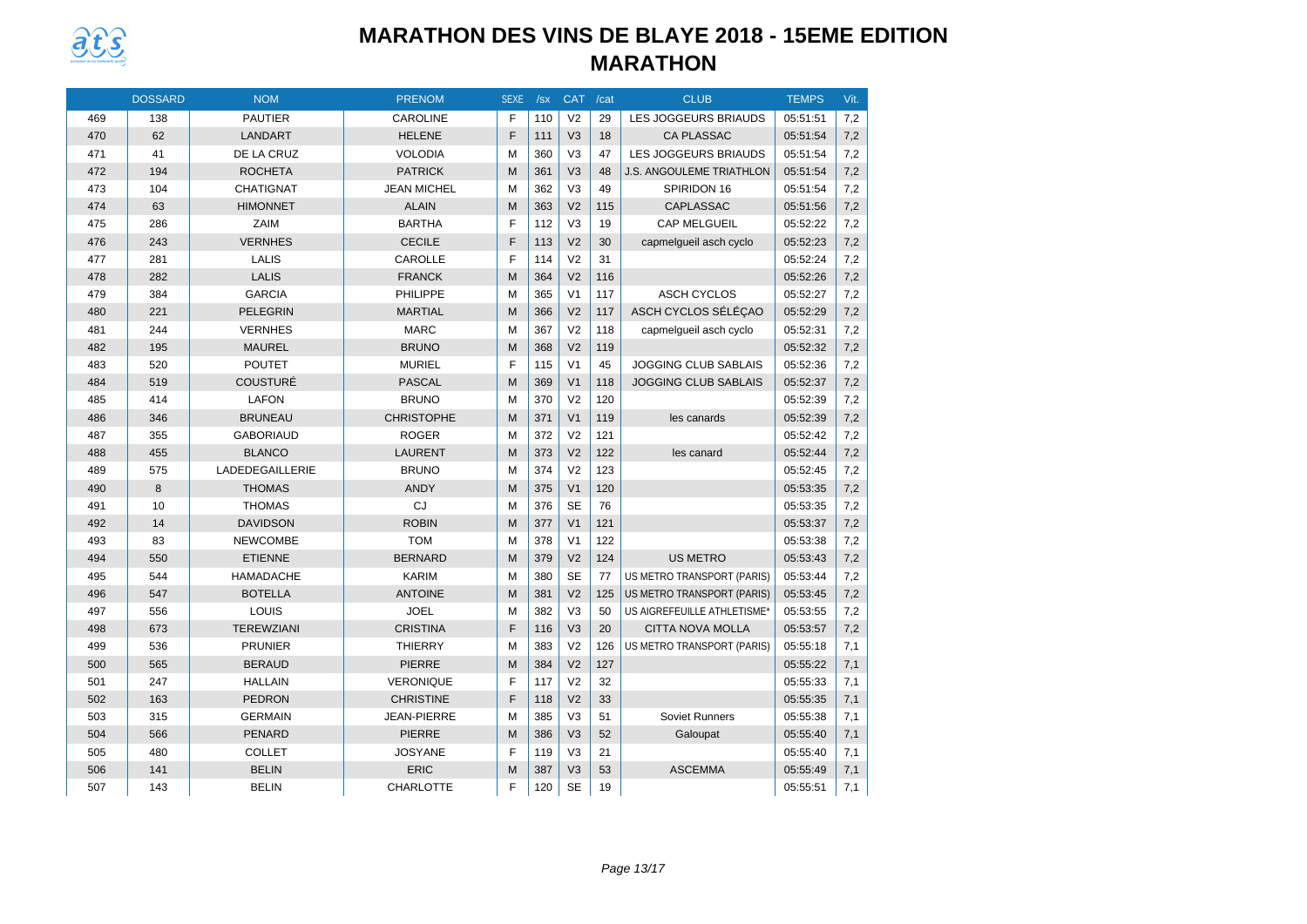

|     | <b>DOSSARD</b> | <b>NOM</b>        | <b>PRENOM</b>      | <b>SEXE</b> | /sx | <b>CAT</b>     | /cat | <b>CLUB</b>                   | <b>TEMPS</b> | Vit. |
|-----|----------------|-------------------|--------------------|-------------|-----|----------------|------|-------------------------------|--------------|------|
| 508 | 142            | <b>BELIN</b>      | <b>AMAURY</b>      | M           | 388 | <b>SE</b>      | 78   |                               | 05:55:51     | 7,1  |
| 509 | 461            | <b>ORSINGHER</b>  | <b>OLIVIER</b>     | M           | 389 | V <sub>1</sub> | 123  | Joyeux Anniversaire SEB       | 05:56:44     | 7,1  |
| 510 | 460            | <b>ORSINGHER</b>  | <b>SEBASTIEN</b>   | M           | 390 | V <sub>1</sub> | 124  | Joyeux Anniversaire SEB       | 05:56:46     | 7,1  |
| 511 | 338            | <b>MICHAUD</b>    | OLOL               | M           | 391 | V <sub>3</sub> | 54   | KÉKÉS DU BOCAGE               | 05:58:19     | 7,1  |
| 512 | 447            | <b>GALIPAUD</b>   | <b>CHRISTIAN</b>   | M           | 392 | V <sub>2</sub> | 128  | LES KEKES DU BOCAGE           | 05:58:21     | 7,1  |
| 513 | 339            | <b>MICHAUD</b>    | <b>ANNIE</b>       | F           | 121 | V <sub>2</sub> | 34   | KÉKÉS DU BOCAGE               | 05:58:22     | 7,1  |
| 514 | 394            | <b>DAVID</b>      | <b>PHILIPPE</b>    | M           | 393 | V <sub>3</sub> | 55   |                               | 05:58:22     | 7,1  |
| 515 | 341            | <b>FOUILLET</b>   | <b>CHRISTIAN</b>   | M           | 394 | V <sub>3</sub> | 56   | LES KEKES DU BOCAGE           | 05:58:22     | 7,1  |
| 516 | 295            | <b>GAULTIER</b>   | <b>CHRISTINE</b>   | F           | 122 | V <sub>2</sub> | 35   |                               | 05:59:18     | 7,0  |
| 517 | 213            | LE BORGNE         | <b>JEAN</b>        | M           | 395 | <b>SE</b>      | 79   |                               | 05:59:19     | 7,0  |
| 518 | 152            | <b>GAULTIER</b>   | <b>JEAN CLAUDE</b> | M           | 396 | V <sub>2</sub> | 129  |                               | 05:59:20     | 7,0  |
| 519 | 167            | <b>GAULTIER</b>   | <b>BRIGITTE</b>    | F           | 123 | V <sub>2</sub> | 36   |                               | 05:59:22     | 7,0  |
| 520 | 582            | <b>CIMORRA</b>    | <b>JOAN</b>        | M           | 397 | V <sub>2</sub> | 130  |                               | 05:59:26     | 7,0  |
| 521 | 648            | <b>MERIGAUD</b>   | <b>CÉLINE</b>      | F           | 124 | V <sub>1</sub> | 46   |                               | 05:59:38     | 7,0  |
| 522 | 647            | <b>JEAN</b>       | <b>FLORIANE</b>    | F           | 125 | <b>SE</b>      | 20   |                               | 05:59:50     | 7,0  |
| 523 | 53             | <b>COSTA</b>      | KÉVIN              | M           | 398 | <b>SE</b>      | 80   |                               | 06:02:16     | 7,0  |
| 524 | 209            | <b>DESNOYERS</b>  | <b>PASCALE</b>     | F           | 126 | V <sub>2</sub> | 37   | <b>ASPTT AUXERRE</b>          | 06:02:59     | 7,0  |
| 525 | 100            | <b>DECONIHOUT</b> | <b>THIERRY</b>     | M           | 399 | V <sub>2</sub> | 131  | LES KEKES DU BOCAGE           | 06:03:20     | 7,0  |
| 526 | 485            | CAILLÉ            | <b>DOMINIQUE</b>   | M           | 400 | V <sub>2</sub> | 132  | Les kékés du Bocage           | 06:03:21     | 7,0  |
| 527 | 182            | SOULARD           | <b>PATRICE</b>     | M           | 401 | V <sub>2</sub> | 133  | LES KEKES DU BOCAGE           | 06:03:21     | 7,0  |
| 528 | 149            | <b>FORTUNA</b>    | <b>ISABELLE</b>    | F           | 127 | V <sub>2</sub> | 38   |                               | 06:05:00     | 6,9  |
| 529 | 77             | <b>FRAGKOU</b>    | <b>MARIA</b>       | F           | 128 | V <sub>1</sub> | 47   |                               | 06:05:01     | 6,9  |
| 530 | 279            | <b>FAILLERES</b>  | <b>ERIC</b>        | M           | 402 | V <sub>2</sub> | 134  |                               | 06:08:35     | 6,9  |
| 531 | 278            | <b>DELBOS</b>     | AGNES              | F           | 129 | V <sub>2</sub> | 39   |                               | 06:08:36     | 6,9  |
| 532 | 229            | LANNOU            | <b>GERARD</b>      | M           | 403 | V <sub>3</sub> | 57   | <b>Athle Rhuys</b>            | 06:09:17     | 6,9  |
| 533 | 493            | SOURISSEAU        | <b>MICHEL</b>      | M           | 404 | V <sub>4</sub> | 8    | LES KEKES DU BOCAGE           | 06:09:46     | 6,8  |
| 534 | 486            | <b>GUERINEAU</b>  | <b>SERGE</b>       | M           | 405 | V <sub>4</sub> | 9    | LES KEKES DU BOCAGE           | 06:09:48     | 6,8  |
| 535 | 288            | <b>DURFORT</b>    | <b>AGNES</b>       | F           | 130 | V <sub>2</sub> | 40   | S/L LE MANS A 72              | 06:10:38     | 6,8  |
| 536 | 287            | <b>PRUNE</b>      | <b>LAURENT</b>     | M           | 406 | V <sub>2</sub> | 135  | S/L LE MANS A 72              | 06:10:41     | 6,8  |
| 537 | 401            | <b>PIOT</b>       | <b>PHILIPPE</b>    | M           | 407 | V <sub>2</sub> | 136  |                               | 06:12:00     | 6,8  |
| 538 | 581            | <b>BOULADE</b>    | <b>PASCAL</b>      | M           | 408 | V <sub>3</sub> | 58   |                               | 06:12:00     | 6,8  |
| 539 | 645            | <b>RABIER</b>     | LAURENT            | M           | 409 | V <sub>2</sub> | 137  |                               | 06:12:02     | 6,8  |
| 540 | 275            | <b>FLORES</b>     | ÉRIC               | M           | 410 | V <sub>2</sub> | 138  | <b>A2 RUNNING</b>             | 06:12:24     | 6,8  |
| 541 | 56             | <b>CONVERT</b>    | <b>PIERRE</b>      | M           | 411 | V <sub>2</sub> | 139  | Club 100 marathon France CLM  | 06:14:48     | 6,8  |
| 542 | 57             | <b>CONVERT</b>    | <b>DANIELLE</b>    | F           | 131 | V <sub>3</sub> | 22   | Club 100 marathon France CLM  | 06:14:50     | 6,8  |
| 543 | 12             | <b>BRADLEY</b>    | <b>ROGER</b>       | M           | 412 | V <sub>4</sub> | 10   | 100 MARATHON CLUB             | 06:19:53     | 6,7  |
| 544 | 155            | <b>GOODCHILD</b>  | <b>DEREK</b>       | M           | 413 | V <sub>4</sub> | 11   | <b>LORDSHILL ROAD RUNNERS</b> | 06:19:58     | 6,7  |
| 545 | 208            | <b>PAVAN</b>      | JEAN-PAUL          | M           | 414 | V <sub>3</sub> | 59   | <b>ASPTT AUXERRE</b>          | 06:23:18     | 6,6  |
| 546 | 407            | <b>VINCENS</b>    | <b>DAMIEN</b>      | M           | 415 | <b>SE</b>      | 81   |                               | 06:24:13     | 6,6  |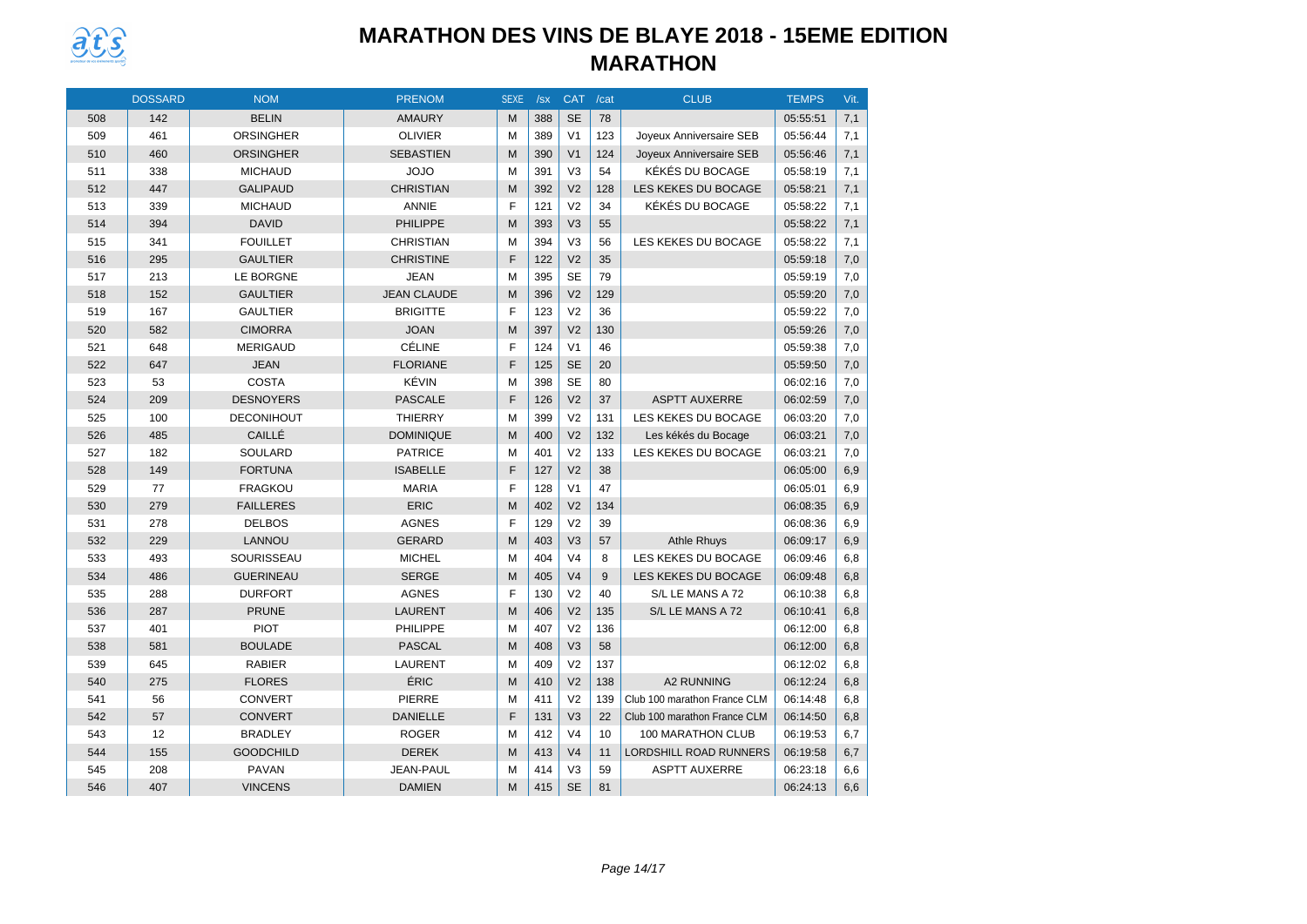

|     | <b>DOSSARD</b> | <b>NOM</b>                | <b>PRENOM</b>        | <b>SEXE</b> | /sx | <b>CAT</b>     | /cat | <b>CLUB</b>                      | <b>TEMPS</b> | Vit. |
|-----|----------------|---------------------------|----------------------|-------------|-----|----------------|------|----------------------------------|--------------|------|
| 547 | 644            | PIETRULLA                 | <b>FRÉDÉRIC</b>      | M           | 416 | V <sub>1</sub> | 125  | <b>ENDURANCE 23</b>              | 06:25:46     | 6,6  |
| 548 | 643            | <b>PIETRULLA</b>          | <b>STEPHANIE</b>     | F           | 132 | V <sub>1</sub> | 48   | <b>ENDURANCE 23</b>              | 06:25:46     | 6,6  |
| 549 | 362            | <b>GONZALEZ</b>           | <b>ROMAIN</b>        | M           | 417 | <b>SE</b>      | 82   |                                  | 06:25:55     | 6,6  |
| 550 | 602            | <b>ADGIE</b>              | <b>CEDRIC</b>        | M           | 418 | <b>SE</b>      | 83   |                                  | 06:25:56     | 6,6  |
| 551 | 622            | <b>GARACHE</b>            | <b>CELINE</b>        | F           | 133 | <b>SE</b>      | 21   |                                  | 06:25:59     | 6,6  |
| 552 | 621            | <b>BOUDENS</b>            | <b>WILFRIED</b>      | M           | 419 | <b>SE</b>      | 84   |                                  | 06:26:01     | 6,6  |
| 553 | 596            | <b>ROLLOS</b>             | <b>BENOIT</b>        | м           | 420 | <b>SE</b>      | 85   |                                  | 06:26:02     | 6,6  |
| 554 | 22             | <b>FREIS</b>              | <b>DANIEL</b>        | M           | 421 | V <sub>3</sub> | 60   | <b>JAC ST NICOLAS</b>            | 06:26:51     | 6,5  |
| 555 | 276            | <b>FOURNIER</b>           | <b>JEAN-LOUIS</b>    | M           | 422 | V <sub>2</sub> | 140  | <b>COURIR LE MONDE CLM</b>       | 06:27:04     | 6,5  |
| 556 | 38             | <b>BASTIEN AMARE</b>      | <b>ETIENNE</b>       | M           | 423 | ES             | 2    | The magrets lovers               | 06:28:42     | 6,5  |
| 557 | 25             | <b>BADIALI</b>            | <b>STÉPHANE</b>      | M           | 424 | <b>SE</b>      | 86   |                                  | 06:29:28     | 6,5  |
| 558 | 27             | <b>SANTUCCI</b>           | <b>MARC</b>          | M           | 425 | <b>SE</b>      | 87   |                                  | 06:29:28     | 6,5  |
| 559 | 26             | <b>DAGBA</b>              | <b>STEEVE ALEX</b>   | M           | 426 | <b>SE</b>      | 88   |                                  | 06:29:29     | 6,5  |
| 560 | 28             | <b>TINGRY</b>             | <b>JEAN-BAPTISTE</b> | M           | 427 | V <sub>1</sub> | 126  |                                  | 06:29:31     | 6,5  |
| 561 | 438            | LAMER                     | MARIE-NOËLLE         | F           | 134 | V <sub>2</sub> | 41   |                                  | 06:29:54     | 6,5  |
| 562 | 18             | <b>VALETTE</b>            | RÉMI                 | M           | 428 | <b>SE</b>      | 89   |                                  | 06:30:35     | 6,5  |
| 563 | 23             | <b>TOULLIER</b>           | <b>ADRIEN</b>        | M           | 429 | <b>SE</b>      | 90   |                                  | 06:30:35     | 6,5  |
| 564 | 537            | <b>CRAMPON</b>            | <b>PATRICE</b>       | M           | 430 | V <sub>2</sub> | 141  | US METRO TRANSPORT (PARIS)       | 06:30:53     | 6,5  |
| 565 | 540            | <b>CRAMPON</b>            | <b>LAURENCE</b>      | F           | 135 | V <sub>2</sub> | 42   | US METRO TRANSPORT (PARIS)       | 06:30:54     | 6,5  |
| 566 | 292            | <b>ESPRIT</b>             | NATHALIE             | F           | 136 | V <sub>1</sub> | 49   | <b>CLM</b>                       | 06:31:27     | 6,5  |
| 567 | 524            | <b>OLPHAND</b>            | JEAN-NOËL            | M           | 431 | V <sub>2</sub> | 142  | <b>GRESI' COURANT LE VERSOUD</b> | 06:31:30     | 6,5  |
| 568 | 293            | <b>ESPRIT</b>             | <b>JEAN-PIERRE</b>   | M           | 432 | V <sub>1</sub> | 127  | <b>CLM</b>                       | 06:31:31     | 6,5  |
| 569 | 34             | <b>PERRIN</b>             | <b>JACQUELINE</b>    | F           | 137 | V <sub>3</sub> | 23   | <b>NL</b>                        | 06:32:00     | 6,5  |
| 570 | 397            | <b>FLEURETTE</b>          | <b>ROMAIN</b>        | M           | 433 | V <sub>2</sub> | 143  |                                  | 06:32:01     | 6,5  |
| 571 | 539            | <b>COMTE</b>              | CHANTAL              | F           | 138 | V <sub>2</sub> | 43   | <b>US METRO</b>                  | 06:32:02     | 6,5  |
| 572 | 630            | <b>CHARON</b>             | <b>BERNARD</b>       | M           | 434 | V <sub>3</sub> | 61   |                                  | 06:32:03     | 6,5  |
| 573 | 538            | <b>COMTE</b>              | <b>PASCAL</b>        | M           | 435 | V <sub>2</sub> | 144  | <b>US METRO</b>                  | 06:32:05     | 6,5  |
| 574 | 588            | LE GOUGUEC                | <b>LAURENT</b>       | M           | 436 | V <sub>2</sub> | 145  | <b>TREGUEUX ATHLETISME</b>       | 06:33:05     | 6,4  |
| 575 | 471            | <b>HITOS OLIVERA</b>      | <b>SANTIAGO</b>      | M           | 437 | V <sub>3</sub> | 62   | <b>MARATHON LANZAROTE</b>        | 06:34:49     | 6,4  |
| 576 | 257            | <b>DESPRES</b>            | <b>ADRIEN</b>        | M           | 438 | <b>SE</b>      | 91   | Ch'tis pirates                   | 06:37:04     | 6,4  |
| 577 | 256            | <b>DESPRES</b>            | <b>DIDIER</b>        | M           | 439 | V <sub>2</sub> | 146  | Ch'tis pirates                   | 06:37:07     | 6.4  |
| 578 | 496            | CHETANNEAU                | <b>CINDY</b>         | F           | 139 | V <sub>2</sub> | 44   |                                  | 06:37:58     | 6,4  |
| 579 | 499            | <b>GAUTRON</b>            | <b>HUBERT</b>        | M           | 440 | V <sub>4</sub> | 12   |                                  | 06:37:59     | 6,4  |
| 580 | 484            | <b>SELOI</b>              | <b>EMMANUEL</b>      | M           | 441 | V <sub>2</sub> | 147  | KÉKÉS DU BOCAGE                  | 06:38:01     | 6,4  |
| 581 | 671            | <b>GAVAZZENI GIOVANNA</b> | CARLA                | F           | 140 | V <sub>3</sub> | 24   | PANTERA ROSA                     | 06:41:15     | 6,3  |
| 582 | 20             | COXAM                     | <b>DIDIER</b>        | M           | 442 | V <sub>3</sub> | 63   |                                  | 06:44:35     | 6,3  |
| 583 | 546            | <b>LEHENAFF</b>           | LOÏC                 | M           | 443 | V <sub>2</sub> | 148  | US METRO TRANSPORT (PARIS)       | 06:46:20     | 6,2  |
| 584 | 543            | <b>ROSSI</b>              | <b>ARMAND</b>        | M           | 444 | V <sub>3</sub> | 64   | US METRO TRANSPORT (PARIS)       | 06:46:23     | 6,2  |
| 585 | 548            | <b>BENETEAU</b>           | <b>NICOLAS</b>       | M           | 445 | <b>SE</b>      | 92   | <b>US METRO</b>                  | 06:46:26     | 6,2  |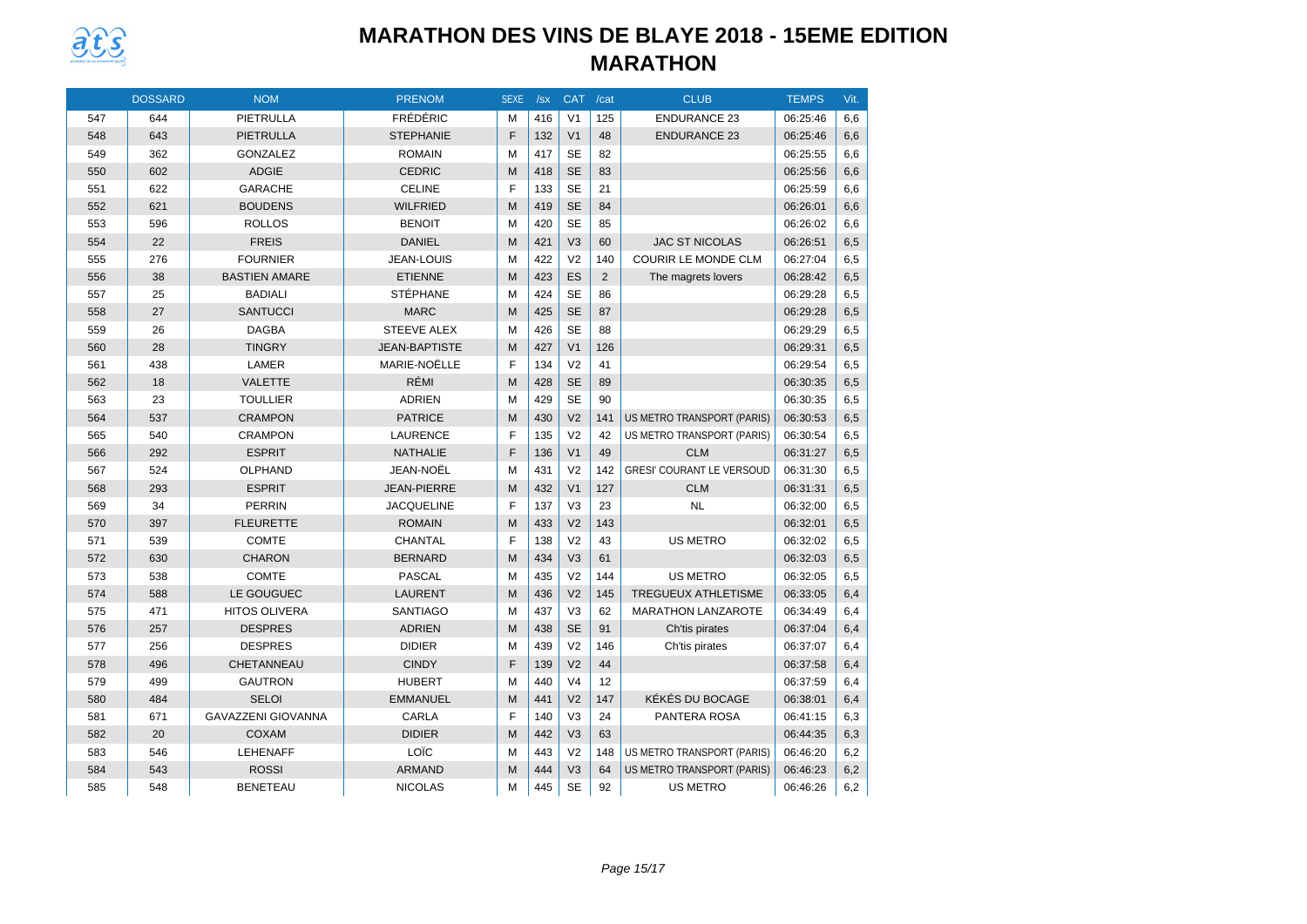

|     | <b>DOSSARD</b> | <b>NOM</b>        | <b>PRENOM</b>       | <b>SEXE</b> | /sx | <b>CAT</b>     | /cat | <b>CLUB</b>                       | <b>TEMPS</b> | Vit.       |
|-----|----------------|-------------------|---------------------|-------------|-----|----------------|------|-----------------------------------|--------------|------------|
| 586 | 542            | <b>LEBLANC</b>    | <b>JULIEN</b>       | M           | 446 | <b>SE</b>      | 93   | <b>US METRO TRANSPORT (PARIS)</b> | 06:46:29     | 6,2        |
| 587 | 59             | <b>BENETEAU</b>   | <b>NICOLAS</b>      | M           | 447 | <b>SE</b>      | 94   | <b>US METRO</b>                   | 06:46:31     | 6,2        |
| 588 | 554            | PHELIPPAUD        | <b>BERTRAND</b>     | M           | 448 | V <sub>2</sub> | 149  | <b>US METRO TRANSPORT (PARIS)</b> | 06:46:34     | 6,2        |
| 589 | 239            | LE GOUELLEC       | <b>LAURENT</b>      | M           | 449 | V <sub>1</sub> | 128  |                                   | 06:46:42     | 6,2        |
| 590 | 400            | <b>BOIRON</b>     | <b>JEAN-MICHEL</b>  | M           | 450 | V <sub>4</sub> | 13   |                                   | 06:47:59     | 6,2        |
| 591 | 252            | <b>LORCY</b>      | <b>MICKAEL</b>      | M           | 451 | V <sub>1</sub> | 129  |                                   | 06:49:26     | 6,2        |
| 592 | 260            | <b>DUVAL</b>      | <b>DELPHINE</b>     | F           | 141 | V <sub>1</sub> | 50   |                                   | 06:50:12     | 6,2        |
| 593 | 661            | <b>BOSPHORE</b>   | <b>JEAN-PIERRE</b>  | M           | 452 | V <sub>2</sub> | 150  | CAP MELGUEIL                      | 06:50:15     | 6,2        |
| 594 | 285            | <b>MEUNIER</b>    | <b>FABRICE</b>      | M           | 453 | V <sub>3</sub> | 65   | <b>CAP MELGUEIL</b>               | 06:50:15     | 6,2        |
| 595 | 620            | <b>BOSPHORE</b>   | <b>CORINNE</b>      | F           | 142 | V <sub>1</sub> | 51   | <b>CAP MELGUEIL</b>               | 06:50:28     | 6,2        |
| 596 | 672            | <b>GINOO</b>      | PAOLO FRANCESCO     | M           | 454 | V <sub>2</sub> | 151  | <b>GS CASTELLANIAGOZZATO</b>      | 06:53:08     | 6,1        |
| 597 | 364            | <b>DAVID</b>      | <b>MICHEL</b>       | M           | 455 | V <sub>3</sub> | 66   |                                   | 06:54:12     | 6,1        |
| 598 | 251            | LE NY             | <b>NICOLAS</b>      | M           | 456 | <b>SE</b>      | 95   |                                   | 06:54:33     | 6,1        |
| 599 | 204            | <b>MERCIER</b>    | <b>JEROME</b>       | M           | 457 | V <sub>1</sub> | 130  | Courir à ormes                    | 06:58:21     | 6.1        |
| 600 | 147            | <b>CHEVILLOT</b>  | <b>FRANCKY</b>      | M           | 458 | V <sub>2</sub> | 152  | Courir à ormes                    | 06:58:21     | 6,1        |
| 601 | 271            | <b>WALTER</b>     | <b>PETER</b>        | M           | 459 | V <sub>2</sub> | 153  |                                   | 06:58:52     | 6,0        |
| 602 | 611            | <b>BARON</b>      | <b>JACQUES</b>      | M           | 460 | V <sub>2</sub> | 154  | KÉKÉS DU BOCAGE                   | 06:59:05     | 6,0        |
| 603 | 452            | VERSABEAU         | <b>CHRISTOPHE</b>   | M           | 461 | V <sub>1</sub> | 131  | <b>CANEJAN ATHLETISME</b>         | 07:02:43     | 6,0        |
| 604 | 478            | <b>EMO</b>        | <b>GUILLAUME</b>    | M           | 462 | <b>SE</b>      | 96   |                                   | 07:08:49     | 5,9        |
| 605 | 433            | CARDINE           | <b>JEREMY</b>       | M           | 463 | <b>SE</b>      | 97   |                                   | 07:08:49     | 5,9        |
| 606 | 37             | <b>BASTIEN</b>    | <b>PHILIPPE</b>     | M           | 464 | V <sub>2</sub> | 155  | The magrets lovers                | 07:08:57     | 5,9        |
| 607 | 558            | <b>AGUS</b>       | <b>MURAT</b>        | M           | 465 | V <sub>1</sub> | 132  |                                   | 07:09:08     | 5,9        |
| 608 | 557            | <b>WAMBA</b>      | <b>CLARICE</b>      | F           | 143 | V <sub>1</sub> | 52   | Crystal Palace Fun Runners        | 07:09:09     | 5,9        |
| 609 | 658            | <b>DEBORD</b>     | <b>MICHEL</b>       | M           | 466 | V <sub>3</sub> | 67   |                                   | 07:09:36     | 5,9        |
| 610 | 487            | <b>SALVAN</b>     | <b>EUGÉNIE</b>      | F           | 144 | <b>SE</b>      | 22   | orteils Frétillants               | 07:14:07     | 5,8        |
| 611 | 488            | <b>TAISNE</b>     | <b>JEAN-LOUP</b>    | M           | 467 | V <sub>3</sub> | 68   | orteils Frétillants               | 07:14:10     | 5,8        |
| 612 | 501            | <b>KLEINPETER</b> | MARC-ANTOINE        | M           | 468 | V <sub>3</sub> | 69   | orteils Frétillants               | 07:14:14     | 5,8        |
| 613 | 489            | <b>DUPONT</b>     | <b>ALAIN</b>        | M           | 469 | V <sub>2</sub> | 156  | orteils Frétillants               | 07:14:16     | 5,8        |
| 614 | 360            | <b>MARY</b>       | <b>EMMANUEL</b>     | M           | 470 | <b>SE</b>      | 98   | <b>Orteils Frétillants</b>        | 07:14:16     | 5,8        |
| 615 | 453            | <b>MORIN</b>      | <b>PETER</b>        | M           | 471 | <b>SE</b>      | 99   |                                   | 07:17:41     | 5,8        |
| 616 | 101            | <b>GRANDFILS</b>  | <b>ERIC</b>         | M           | Abd | V <sub>3</sub> | Abd  |                                   | 00:00:00     | <b>ABD</b> |
| 617 | 102            | ARGOUARC'H        | <b>YVES</b>         | M           | Abd | V <sub>3</sub> | Abd  | LES COQUELICOTS PLOUZEVEDE        | 00:00:00     | ABD        |
| 618 | 214            | <b>KRONE</b>      | <b>DANIEL</b>       | M           | Abd | V <sub>2</sub> | Abd  | <b>IFK LUND</b>                   | 00:00:00     | <b>ABD</b> |
| 619 | 241            | <b>NIXON</b>      | <b>ROSEMARY</b>     | F           | Abd | V <sub>2</sub> | Abd  |                                   | 00:00:00     | <b>ABD</b> |
| 620 | 242            | <b>HOURTON</b>    | <b>GUY</b>          | M           | Abd | V <sub>2</sub> | Abd  |                                   | 00:00:00     | <b>ABD</b> |
| 621 | 262            | <b>BERTHET</b>    | <b>JEAN-MATHIAS</b> | м           | Abd | <b>SE</b>      | Abd  |                                   | 00:00:00     | ABD        |
| 622 | 290            | <b>TIXIER</b>     | VALÉRIE             | F           | Abd | V <sub>1</sub> | Abd  | <b>TEAM X BIONIC</b>              | 00:00:00     | ABD        |
| 623 | 418            | LORRAZURI         | <b>ANTHONY</b>      | M           | Abd | V <sub>1</sub> | Abd  | pays d'auray thriathlon           | 00:00:00     | ABD        |
| 624 | 476            | <b>LAPEYRE</b>    | <b>JEAN</b>         | M           | Abd | V <sub>4</sub> | Abd  | KÉKÉS DU BOCAGE                   | 00:00:00     | <b>ABD</b> |